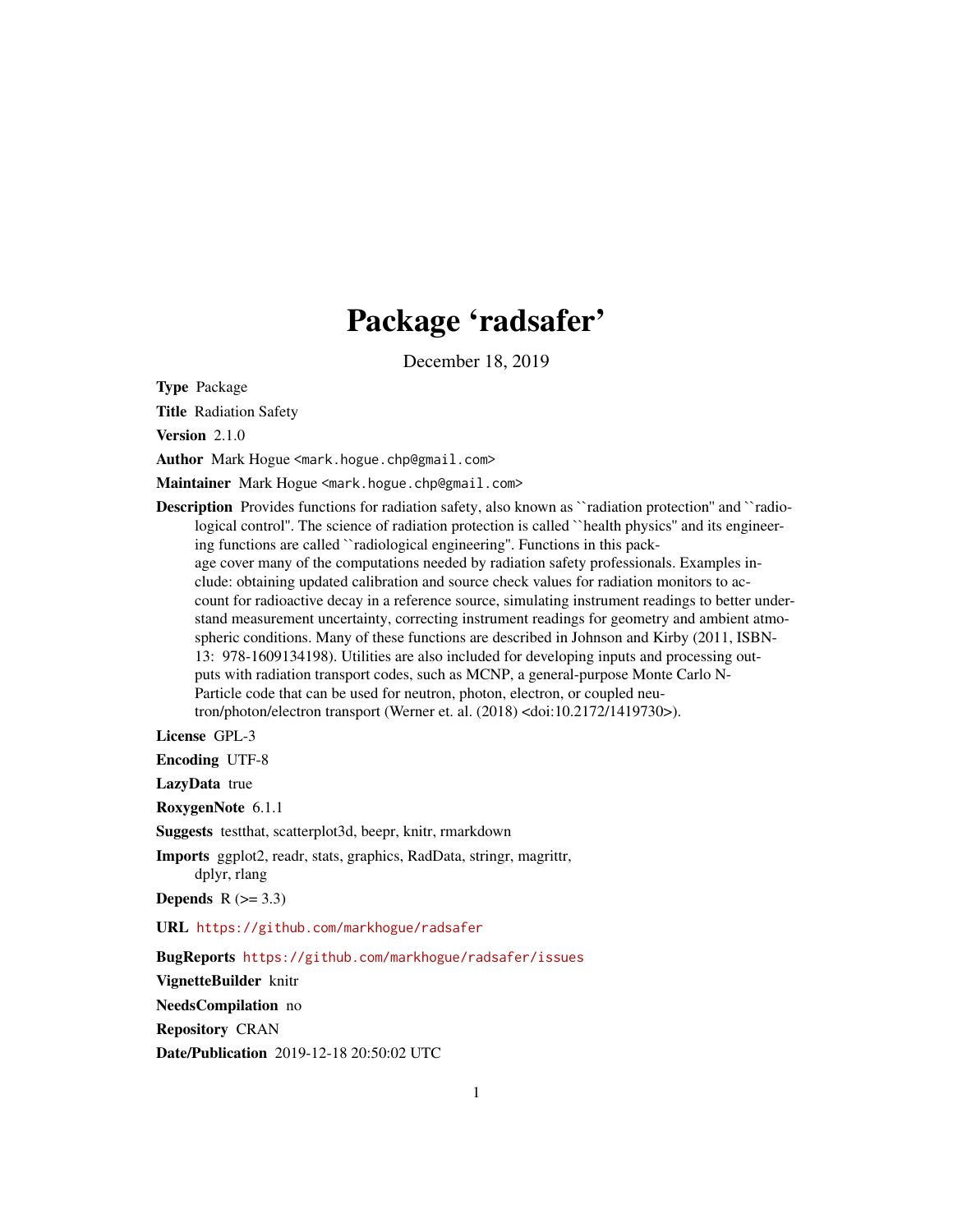## <span id="page-1-0"></span>R topics documented:

|                                                                                                                                                | $\overline{2}$ |
|------------------------------------------------------------------------------------------------------------------------------------------------|----------------|
|                                                                                                                                                | 3              |
|                                                                                                                                                | $\overline{4}$ |
|                                                                                                                                                | 5              |
|                                                                                                                                                | 6              |
|                                                                                                                                                | $\overline{7}$ |
|                                                                                                                                                | 9              |
|                                                                                                                                                | 10             |
|                                                                                                                                                | 11             |
|                                                                                                                                                |                |
|                                                                                                                                                |                |
|                                                                                                                                                | 13             |
|                                                                                                                                                | 14             |
|                                                                                                                                                | 15             |
|                                                                                                                                                | 15             |
|                                                                                                                                                | 16             |
|                                                                                                                                                | 17             |
|                                                                                                                                                | 18             |
|                                                                                                                                                | 19             |
| $photons_c s137\_hist$                                                                                                                         | 20             |
|                                                                                                                                                | 21             |
|                                                                                                                                                | 22             |
|                                                                                                                                                |                |
|                                                                                                                                                | 23             |
|                                                                                                                                                | 24             |
|                                                                                                                                                | 25             |
|                                                                                                                                                | 25             |
|                                                                                                                                                | 26             |
|                                                                                                                                                | 27             |
|                                                                                                                                                | 28             |
|                                                                                                                                                | 29             |
| spec $0.1$ $0.3$ $\ldots$ $\ldots$ $\ldots$ $\ldots$ $\ldots$ $\ldots$ $\ldots$ $\ldots$ $\ldots$ $\ldots$ $\ldots$ $\ldots$ $\ldots$ $\ldots$ | 30             |
|                                                                                                                                                | 30             |
|                                                                                                                                                | 31             |
|                                                                                                                                                |                |

## **Index** [32](#page-31-0)

<span id="page-1-1"></span>air\_dens\_cf *Correct for air density - useful for vented ion chambers*

## Description

Obtain a correction factor for ion chamber temperature and pressure vs reference calibration values.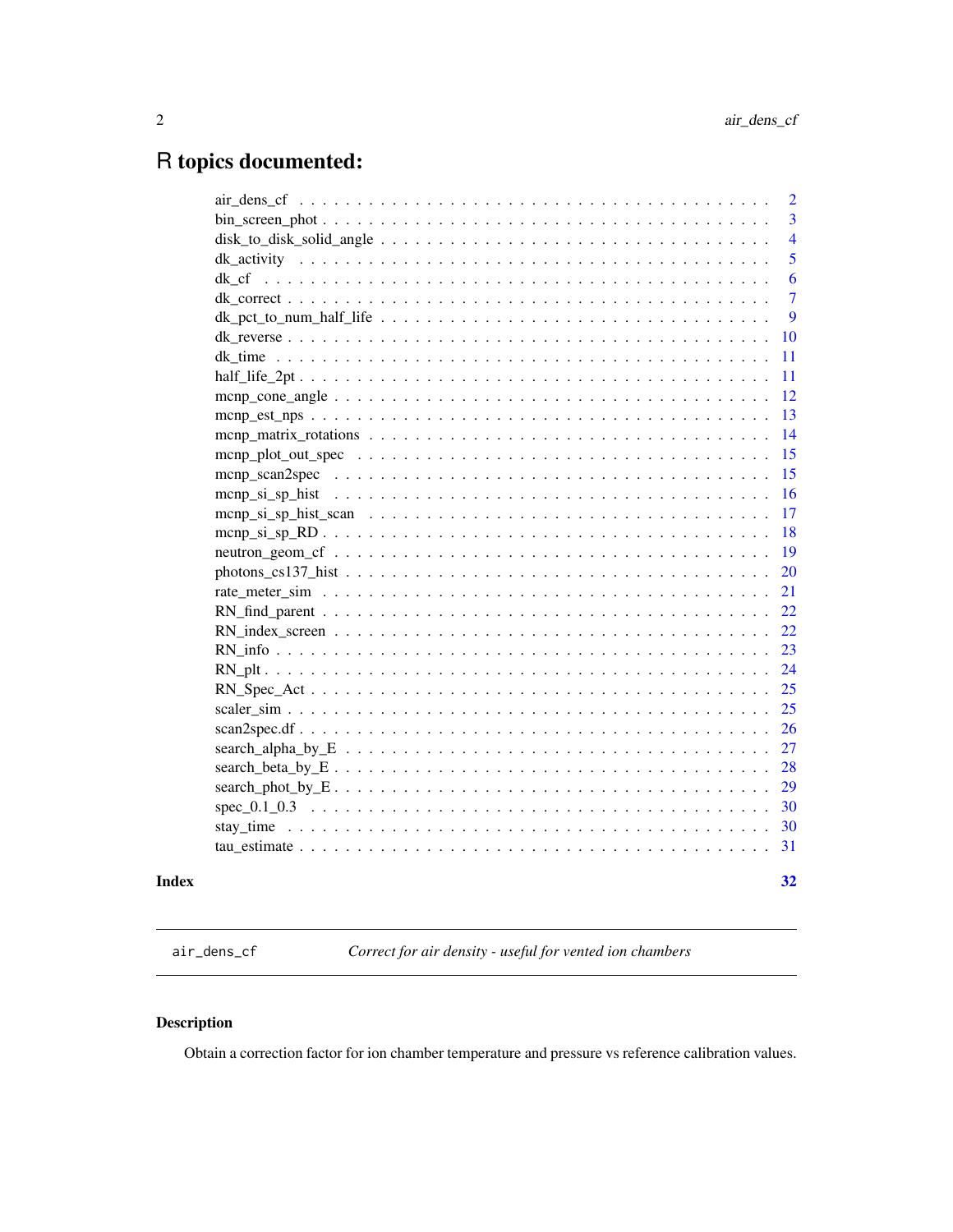## <span id="page-2-0"></span>bin\_screen\_phot 3

#### Usage

air\_dens\_cf(T.actual, P.actual, T.ref = 20, P.ref = 760)

## Arguments

| T.actual | The actual air temperature, in Celsius            |
|----------|---------------------------------------------------|
| P.actual | The actual air pressure, in mm Hg                 |
| T.ref    | The reference air temperature - default is 20C    |
| P.ref    | The reference air pressure - default is 760 mm Hg |

## Value

The ratio of actual to reference air density.

## See Also

Other rad measurements: [disk\\_to\\_disk\\_solid\\_angle](#page-3-1), [neutron\\_geom\\_cf](#page-18-1), [scaler\\_sim](#page-24-1), [tau\\_estimate](#page-30-1)

## Examples

```
air\_dens_c f(T.actual = 20, P.actual = 760, T.ref = 20, P.ref = 760)air_dens_cf(30, 750)
```
<span id="page-2-1"></span>bin\_screen\_phot *Search for radioisotopes that dominate a specified energy bin*

#### Description

Search for photon emission spectra from representative radionuclides. Identify the bin of interest using E\_min and E\_max with optional min\_prob. If minimum probability for photons in the minimized ranges is not identified, no screening will occur in the minimized ranges because the default is 100 (greater than the maximum probability of any photon).

#### Usage

```
bin_screen_phot(E_min = 0, E_max = 10, min_prob = 0,
 min_half_life_seconds = NULL, max_half_life_seconds = NULL,
 no_Emin = 0, no_Emax = 10, no=min\_prob = 100, no_Emin2 = 0,
 no_E_max2 = 10, no(min_prob2 = 100)
```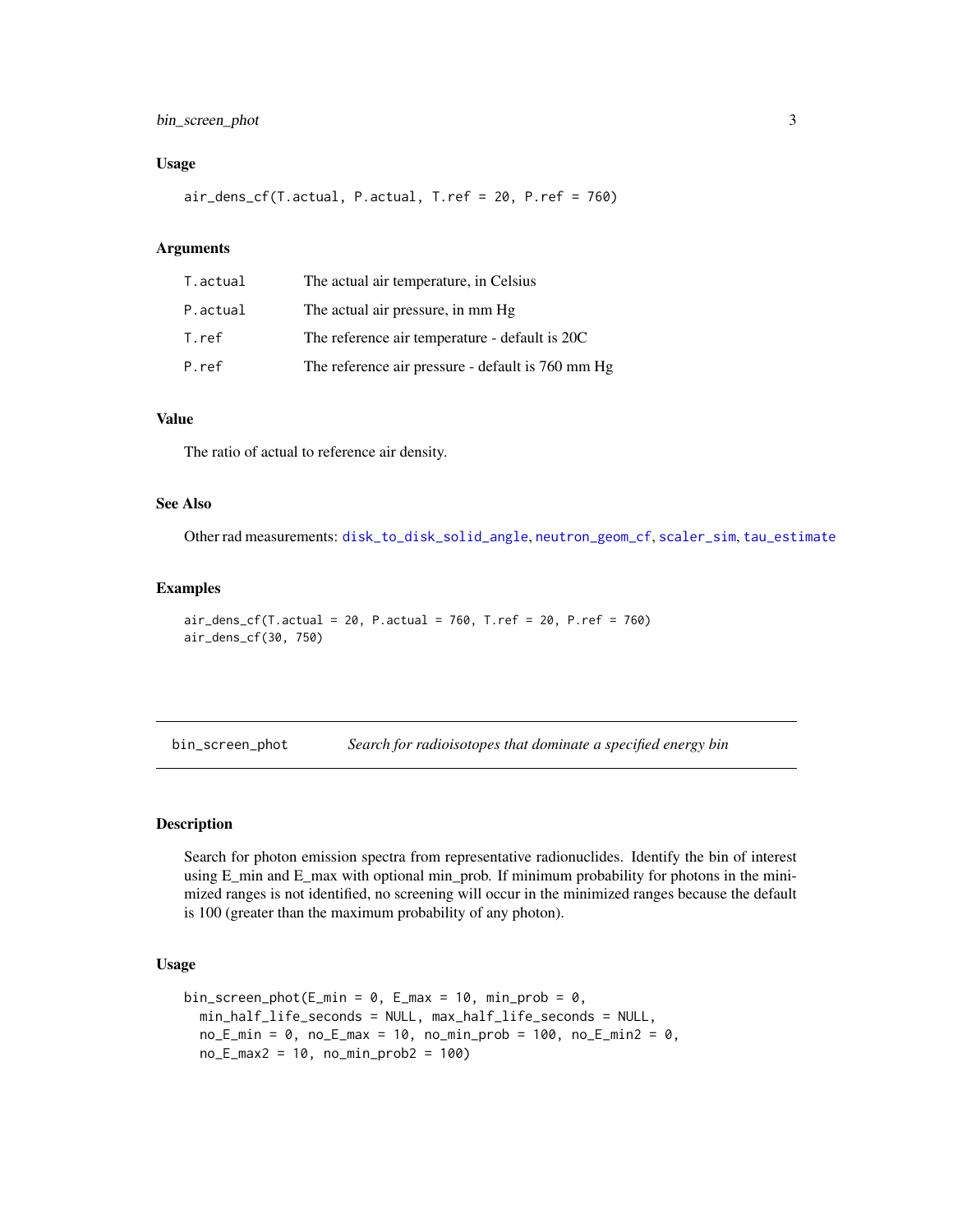#### <span id="page-3-0"></span>Arguments

| E_min                     | minimum energy in MeV, default = $0$                                          |
|---------------------------|-------------------------------------------------------------------------------|
| $E_{max}$                 | maximum energy in MeV, default $= 10$                                         |
| min_prob                  | minimum probability of selected bin with default $= 0$ .                      |
| min_half_life_seconds     |                                                                               |
|                           | minimum half-life in seconds. Use multiplier as needed, e.g. $3 * 3600$ for 3 |
|                           | hours. Default = NULL,                                                        |
| max_half_life_seconds     |                                                                               |
|                           | maximum half-life. See min_half_life_seconds.                                 |
| no_E_min, no_E_min2       |                                                                               |
|                           | minimum energy in bins to minimize in MeV, default = $0$                      |
| no_E_max, no_E_max2       |                                                                               |
|                           | maximum energy in bins to minimize in MeV, default = $10$                     |
| no_min_prob, no_min_prob2 |                                                                               |
|                           | minimum probability to minimize with default $= 100$ .                        |

### Value

search results in order of half-life. Recommend assigning results to a viewable object, such as 'search\_results'

#### See Also

 $[RN<sub>p</sub>]$ 

Other radionuclides: [RN\\_Spec\\_Act](#page-24-2), [RN\\_index\\_screen](#page-21-1), [RN\\_info](#page-22-1), [RN\\_plt](#page-23-1), [search\\_alpha\\_by\\_E](#page-26-1), [search\\_beta\\_by\\_E](#page-27-1), [search\\_phot\\_by\\_E](#page-28-1)

## Examples

```
spec_0.1_0.3 <- bin_screen_phot(
  E_{min} = 0.1, E_{max} = 0.3,
 min_prob = 0.4, min_half_life_seconds = 30 \times 24 \times 3600,
  max\_half\_life\_seconds = 3.153e7, no\_E\_min = 0.015,no_E_max = 0.0999, no_min_prob = 0.05, no_E_min2 = 0.301, no_E_max2 = 10, no_min_prob2 = 0.01
)
```
<span id="page-3-1"></span>disk\_to\_disk\_solid\_angle

*Calculate fractional solid angle for disk to disk*

#### Description

Returns fractional solid angle for a geometry frequently encountered in health physics analysis of air samples or disk smears. This is useful in correcting configurations that do not exactly match calibration (by ratioing the respective fractional solid angles). While units of steridian are used for solid angle, this function only uses a fraction of the total field of view.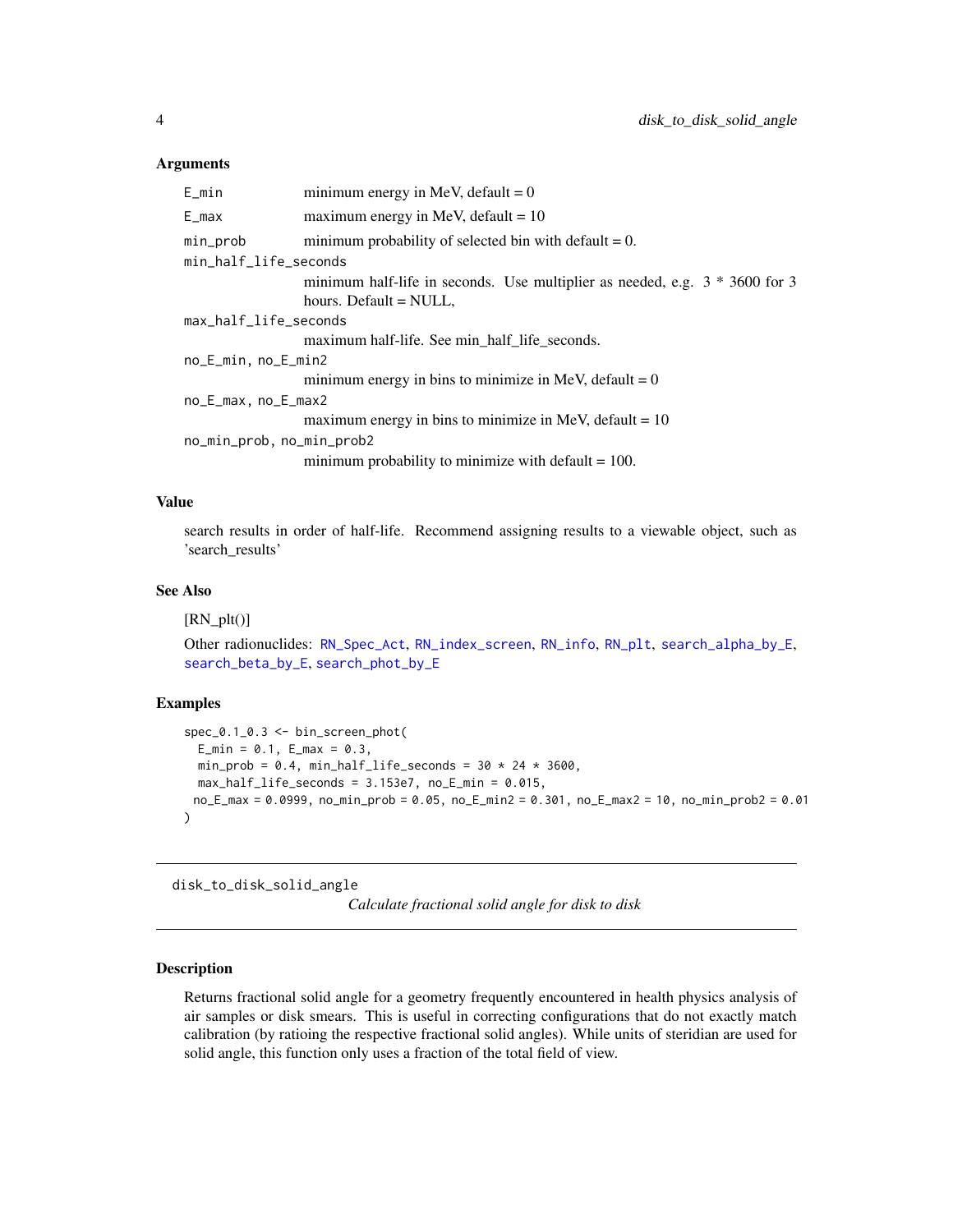## <span id="page-4-0"></span>dk\_activity 5

## Usage

```
disk_to_disk_solid_angle(r.source, gap, r.detector, plot.opt = "n",
  runs = 10000, off_center = 0, beep = "off")
```
## Arguments

| source radius (all units must be consistent)                                                                                              |
|-------------------------------------------------------------------------------------------------------------------------------------------|
| distance between source and detector                                                                                                      |
| detector radius                                                                                                                           |
| plot options - "2d", "3d" or "n".                                                                                                         |
| Number of particles to simulate. Running more particles improves accuracy.<br>Default $= 1e4$ .                                           |
| measure of eccentricity between the center of the source and the center of the<br>disk. This is applied to the x-dimension of the source. |
| Set to "on" if desired. Default is "off". Alerts to end of run if runs is set to a high<br>number.                                        |
|                                                                                                                                           |

## Value

Fractional solid angle and plot of simulation.

## References

<https://karthikkaranth.me/blog/generating-random-points-in-a-sphere/> [https://en.](https://en.wikipedia.org/wiki/Algorithms_for_calculating_variance) [wikipedia.org/wiki/Algorithms\\_for\\_calculating\\_variance](https://en.wikipedia.org/wiki/Algorithms_for_calculating_variance)

## See Also

Other rad measurements: [air\\_dens\\_cf](#page-1-1), [neutron\\_geom\\_cf](#page-18-1), [scaler\\_sim](#page-24-1), [tau\\_estimate](#page-30-1)

## Examples

disk\_to\_disk\_solid\_angle(r.source = 15, gap = 20, r.detector = 10, plot.opt = "n", runs = 1e3)

<span id="page-4-1"></span>

|  | dk_activity | Time for a radionuclide to decay to a target activity. |  |
|--|-------------|--------------------------------------------------------|--|
|--|-------------|--------------------------------------------------------|--|

## Description

Calculate time for a radionuclide to decay to a target activity.

## Usage

dk\_activity(A0, half\_life, target)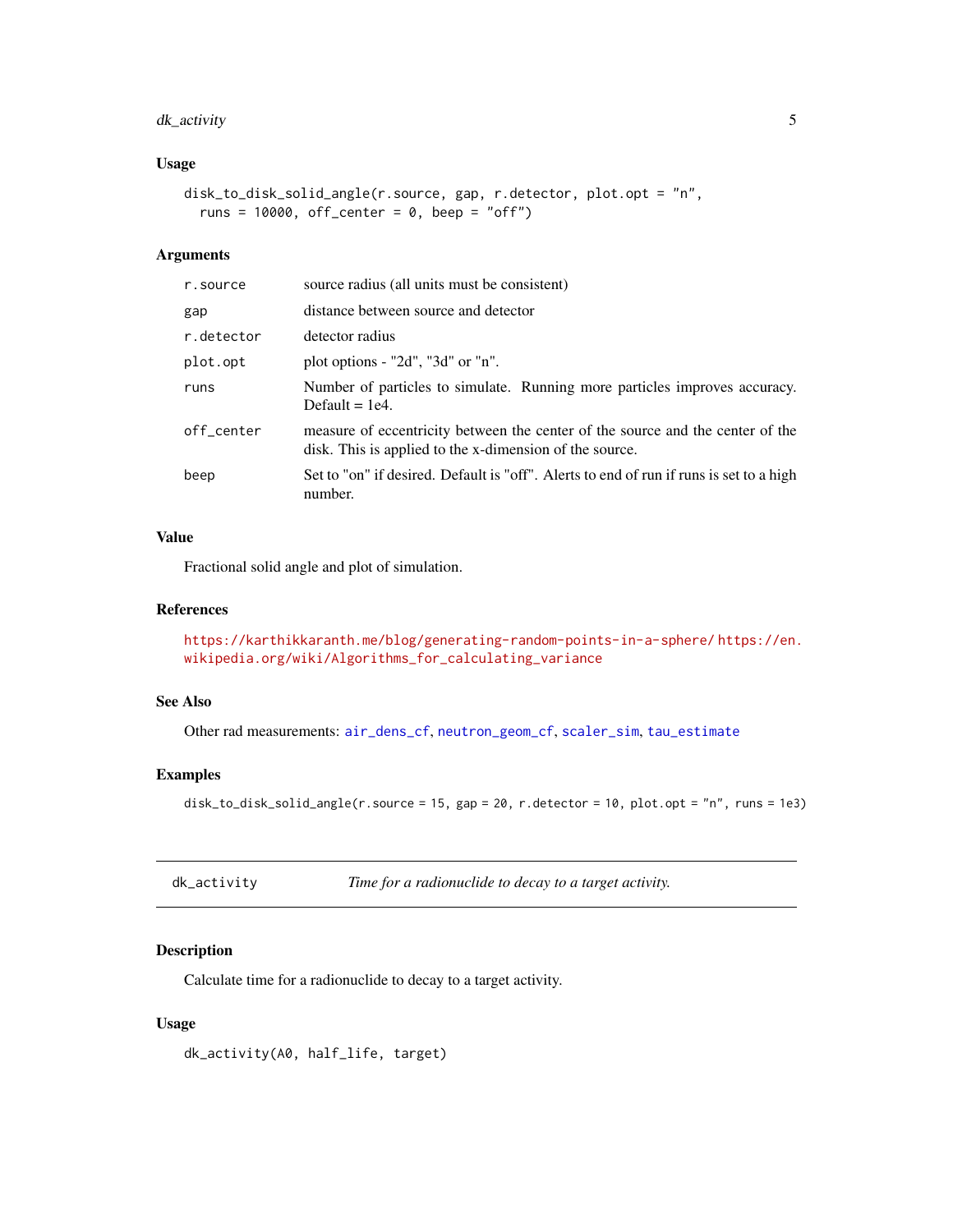## <span id="page-5-0"></span>Arguments

| A0         | The original activity, or related parameter.              |
|------------|-----------------------------------------------------------|
| half_life. | Half-life. Units are arbitrary, but must match time past. |
| target     | The target activity.                                      |

## Value

time, in same units as half-life, to decay to target activity.

## See Also

Other decay corrections: [dk\\_cf](#page-5-1), [dk\\_correct](#page-6-1), [dk\\_pct\\_to\\_num\\_half\\_life](#page-8-1), [dk\\_reverse](#page-9-1), [dk\\_time](#page-10-1)

### Examples

```
# How long does it take for original activity of 10000 Bq to decay to 2500 Bq
# if half-life is 5 minutes?
# (All time units are consistent, so answer will be in minutes)
dk<sub>-activity(A0</sub> = 10000, half<sub>-</sub>life = 5, target = 2500)
```
<span id="page-5-1"></span>

| × |
|---|
|---|

Correction factor for source decay.

## Description

Compute correction value for decay of a single-isotope source.

### Usage

```
dk_cf(half_life, time_unit, date1, date2 = Sys.Date())
```
## Arguments

| half_life  | The half-life numeric value                                                                                                                 |
|------------|---------------------------------------------------------------------------------------------------------------------------------------------|
| time_unit, | acceptable values are years, days, hours, and minutes. These may be shortened<br>to y, d, h and m. Must be entered in quotes.               |
| date1      | Source reference date. If units are hours or shorter, include time. Format is<br>"YYYY-mm-dd" for longer half-lives, or "YYYY-mm-dd-HH:MM". |
| date2      | Date of interest. Format is same as date 1. Default is today's date, obtained from<br>system.                                               |

## Value

The decay correction factor from the reference date to the date of interest.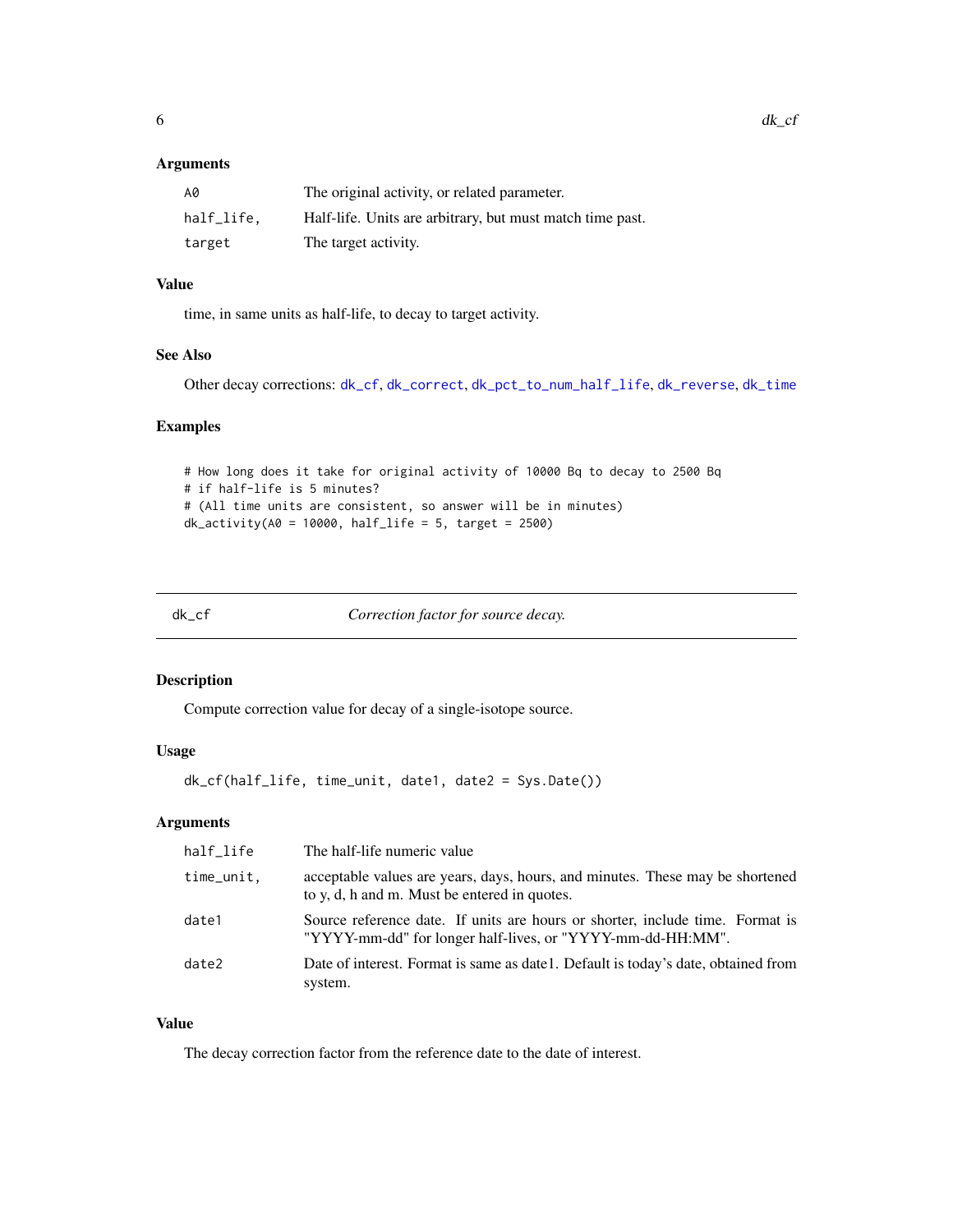## <span id="page-6-0"></span>dk\_correct 7

## See Also

Other decay corrections: [dk\\_activity](#page-4-1), [dk\\_correct](#page-6-1), [dk\\_pct\\_to\\_num\\_half\\_life](#page-8-1), [dk\\_reverse](#page-9-1), [dk\\_time](#page-10-1)

#### Examples

```
dk_cf(half_life = 5.27, time_unit = "y", date1 = "2010-12-01", date2 = "2018-12-01")
#
# example defaulting to today's date:
dk_c f(half_l)ife = 28.79, time_unit = "y", date1 = "2001-01-01")
```
<span id="page-6-1"></span>dk\_correct *Correct activity-dependent value based on radioactive decay.*

### Description

Decay-corrected values are provided. Either a single or multiple values are computed. The computation is made either based on a single radionuclide, or based on user-provided half-life, with time unit. The differential time is either computed based on dates entered or time lapsed based on the time unit. Time units must be consistent. Decay-correct a source to today's date by assigning a reference 'date1' and allowing default 'date2', the system date.

#### Usage

```
dk_correct(RN_select = NULL, half_life = NULL, time_unit = NULL,
  time\_lapse = NULL, date1 = NULL, date2 = Sys.Date(), A1 = 1,
  num = FALSE)
```

| RN_select  | identify the radionuclide of interest in the format, " $Es-254m$ " Required unless<br>'half life' is entered.                                                                                                                                            |
|------------|----------------------------------------------------------------------------------------------------------------------------------------------------------------------------------------------------------------------------------------------------------|
| half_life  | Required if 'RN_select' is not provided.                                                                                                                                                                                                                 |
| time_unit, | acceptable values are "years", "days", "hours", "minutes", and "seconds". May<br>be shortened to "y", "d", "h", "m", and "s". Required if 'half_life' or 'time_lapse'<br>are to be entered.                                                              |
| time_lapse | a single value or vector of values representing time lapsed since 'date1', with<br>units identified in 'time_unit'. Positive values represent time past 'date1'. Neg-<br>ative values represent time before 'date1'. Required unless 'date1' is entered. |
| date1      | Reference date - Required unless using 'time_lapse'. Format is required to be<br>date-only: "YYYY-MM-DD" (e.g. "1999-12-31"). If 'half_life' is short relative<br>to calendar dates, use 'time_lapse' instead.                                           |
| date2      | Date or dates of interest. Default is today's date, obtained from the computer<br>operating system.                                                                                                                                                      |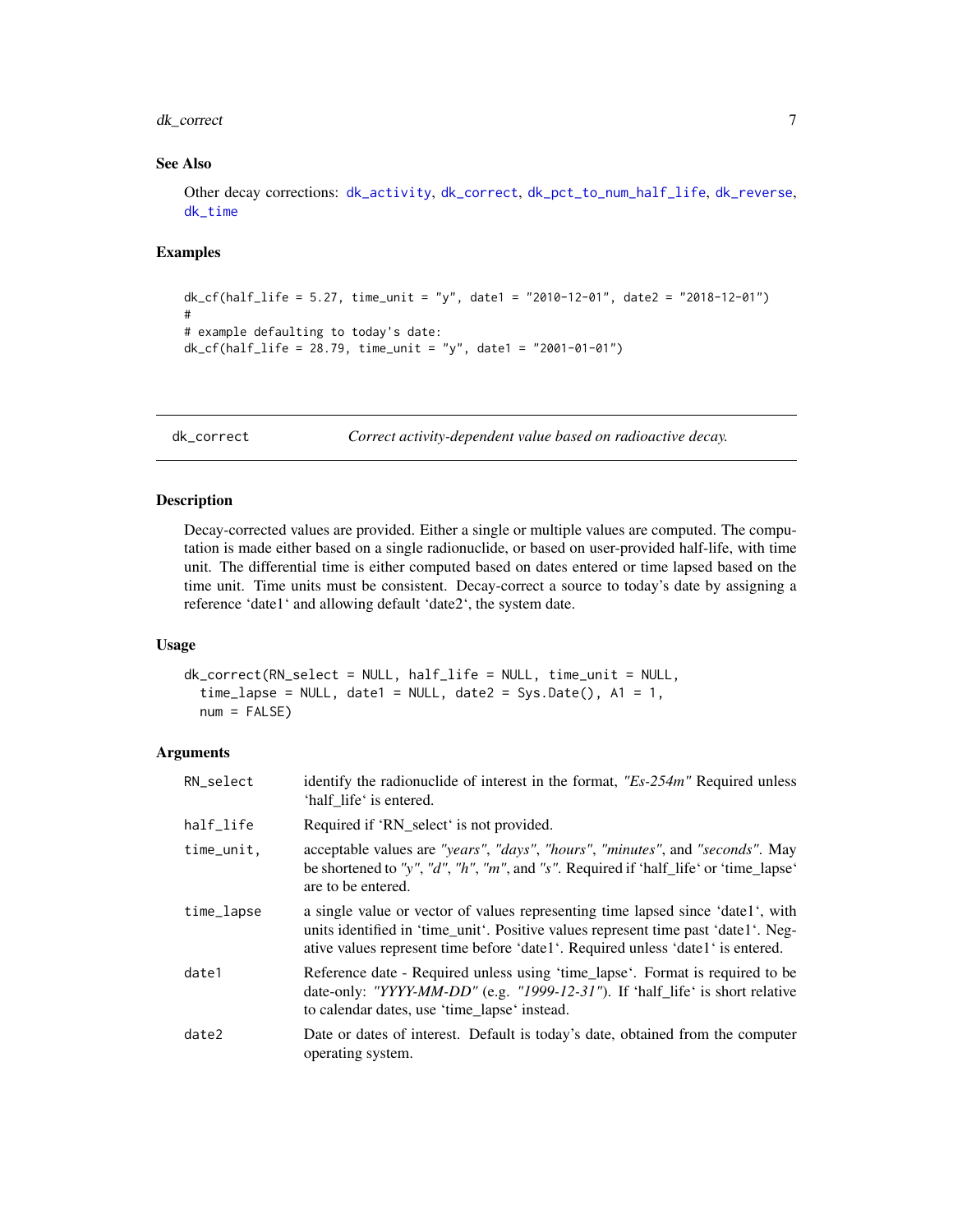<span id="page-7-0"></span>

| A 1 | The reference activity or related parameter, such as count rate or dose rate. De- |
|-----|-----------------------------------------------------------------------------------|
|     | fault value is 1, resulting in a returned value that may be used as a correction  |
|     | factor.                                                                           |
| num | Set for TRUE to facilitate as numeric results. Default = FALSE.                   |
|     |                                                                                   |

## Value

Decay adjusted activity or related parameter. See 'A1'.

#### See Also

Other decay corrections: [dk\\_activity](#page-4-1), [dk\\_cf](#page-5-1), [dk\\_pct\\_to\\_num\\_half\\_life](#page-8-1), [dk\\_reverse](#page-9-1), [dk\\_time](#page-10-1)

```
# RN_select and date1 (saving numerical data)
my_dks <- dk_correct(
 RN_select = "Sr-90",
  date1 = "2009-01-01"date2 = "2019-01-01",num = TRUE
\lambda# RN_select and time_lapse (random sample)
dk_correct(
 RN_select = base::sample(RadData::ICRP_07.NDX$RN, 1),
  time\_lapse = 1:10,
  time_unit = base::sample(c("y", "d", "h", "m", "s"), 1)
\mathcal{L}# half_life and date1
dk_correct(
 half_life = 10,
  time_unit = "y",
  date1 = "2009-01-01",
  date2 = c("2015-01-01",
    "2016-01-01",
    "2017-01-01"
  \mathcal{L}\lambda# half_life and time_lapse
dk_correct(
 half_life = 10,
  time_lapse = 10,
  time_unit = "y"\mathcal{L}# decay to today
dk\_correct(RN\_select = "Sr-90", date1 = "2009-01-01")
```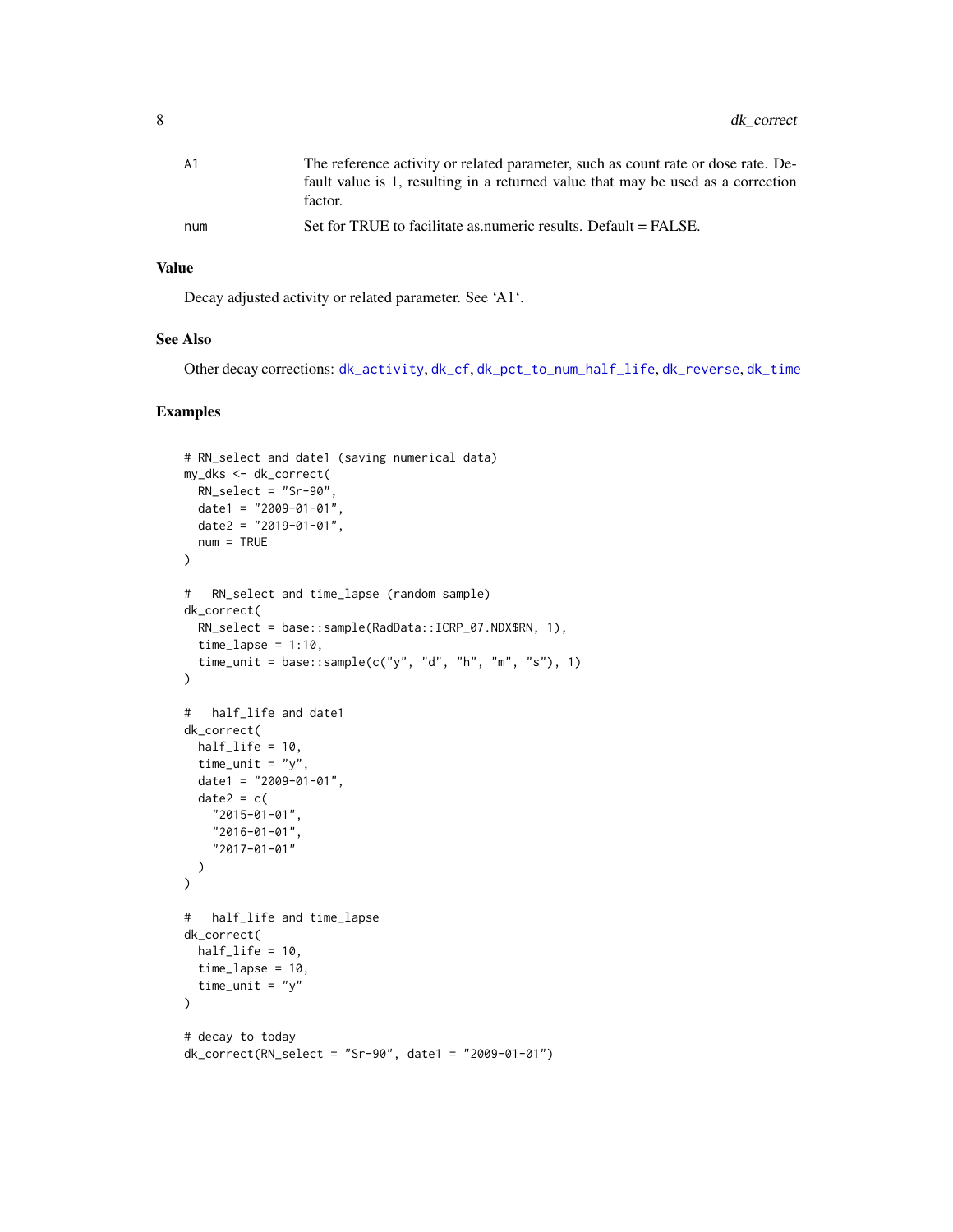<span id="page-8-0"></span># reverse decay - find out what readings should have been in the past given today's reading of 3000 dk\_correct( RN\_select = "Sr-90", date1 =  $"2019-01-01",$ date2 =  $c("2009-01-01", "1999-01-01"),$ A1 = 3000 )

<span id="page-8-1"></span>dk\_pct\_to\_num\_half\_life

*Number of half-lives past*

## Description

Given a percentage reduction in activity, calculate how many half-lives have passed.

## Usage

```
dk_pct_to_num_half_life(pct_lost)
```
#### Arguments

pct\_lost Percentage of activity lost since reference time.

## Value

Number of half-lives passed.

## See Also

Other decay corrections: [dk\\_activity](#page-4-1), [dk\\_cf](#page-5-1), [dk\\_correct](#page-6-1), [dk\\_reverse](#page-9-1), [dk\\_time](#page-10-1)

## Examples

dk\_pct\_to\_num\_half\_life(pct\_lost = 93.75)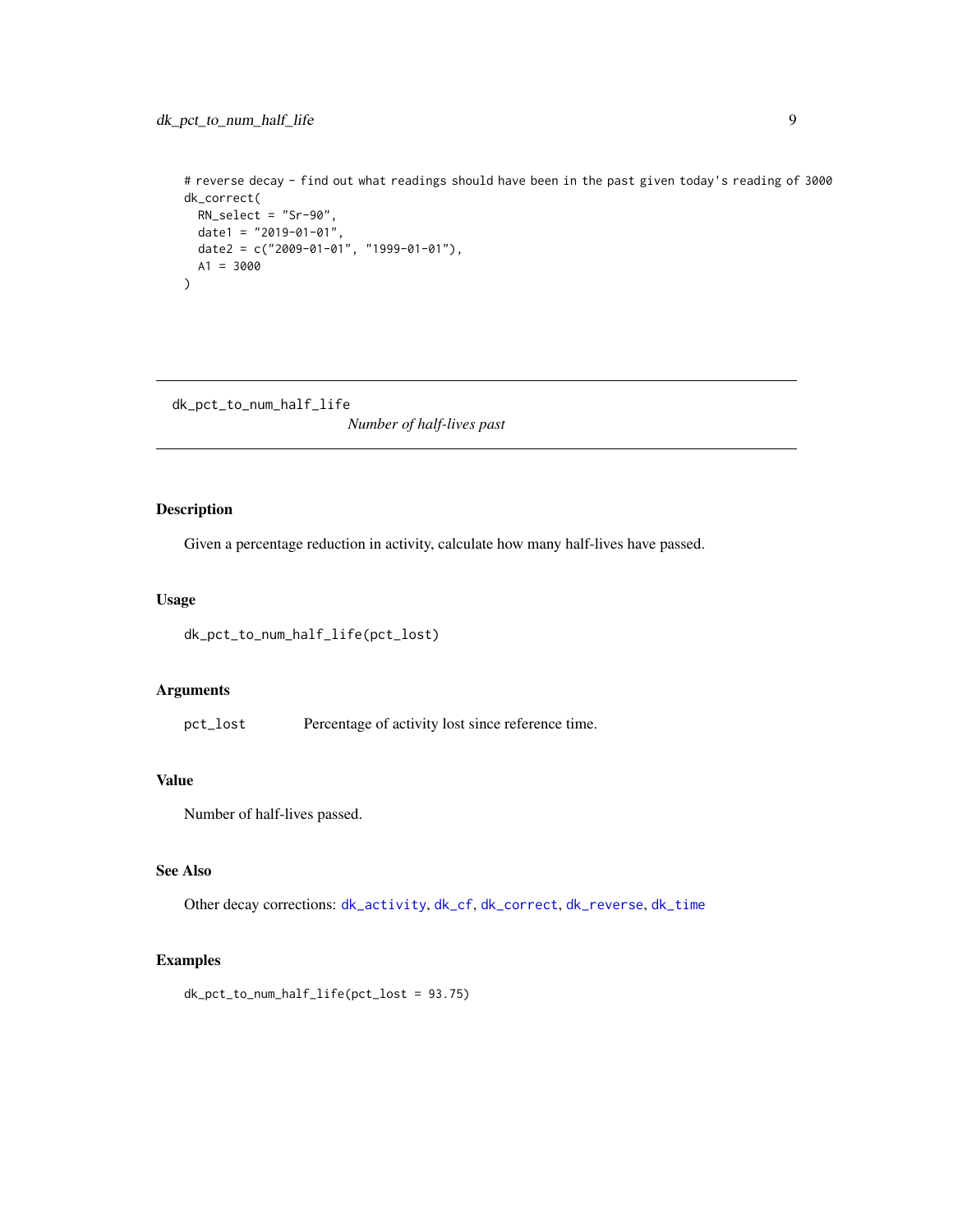<span id="page-9-1"></span><span id="page-9-0"></span>

## Description

Calculate the activity at an earlier time, given the time past, the half-life, and the activity at time, t. The result will provide activity in the same units as provided for present activity. Time past and half-life must be in consistent units.

#### Usage

dk\_reverse(A1, half\_life, t)

## Arguments

| А1        | The target activity or related parameter, such as dose rate.                         |
|-----------|--------------------------------------------------------------------------------------|
| half life | Half-life. Units are arbitrary, but must match time past.                            |
|           | Time past since activity of interest. Units are arbitrary, but must match half-life. |

#### Value

The original activity or related parameter.

## See Also

Other decay corrections: [dk\\_activity](#page-4-1), [dk\\_cf](#page-5-1), [dk\\_correct](#page-6-1), [dk\\_pct\\_to\\_num\\_half\\_life](#page-8-1), [dk\\_time](#page-10-1)

```
# A Sr-90 Radioisotope thermoelectric generator is discovered and measured.
# The activity is estimated to be around 400 TBq. Original RTG's of this
# type contained 1480 TBq when built 50 years earlier. We're wondering if
# much has leaked. So, we compute the original from what we have.
dk\_reverse(A1 = 400, half\_life = 28.79, t = 50)
```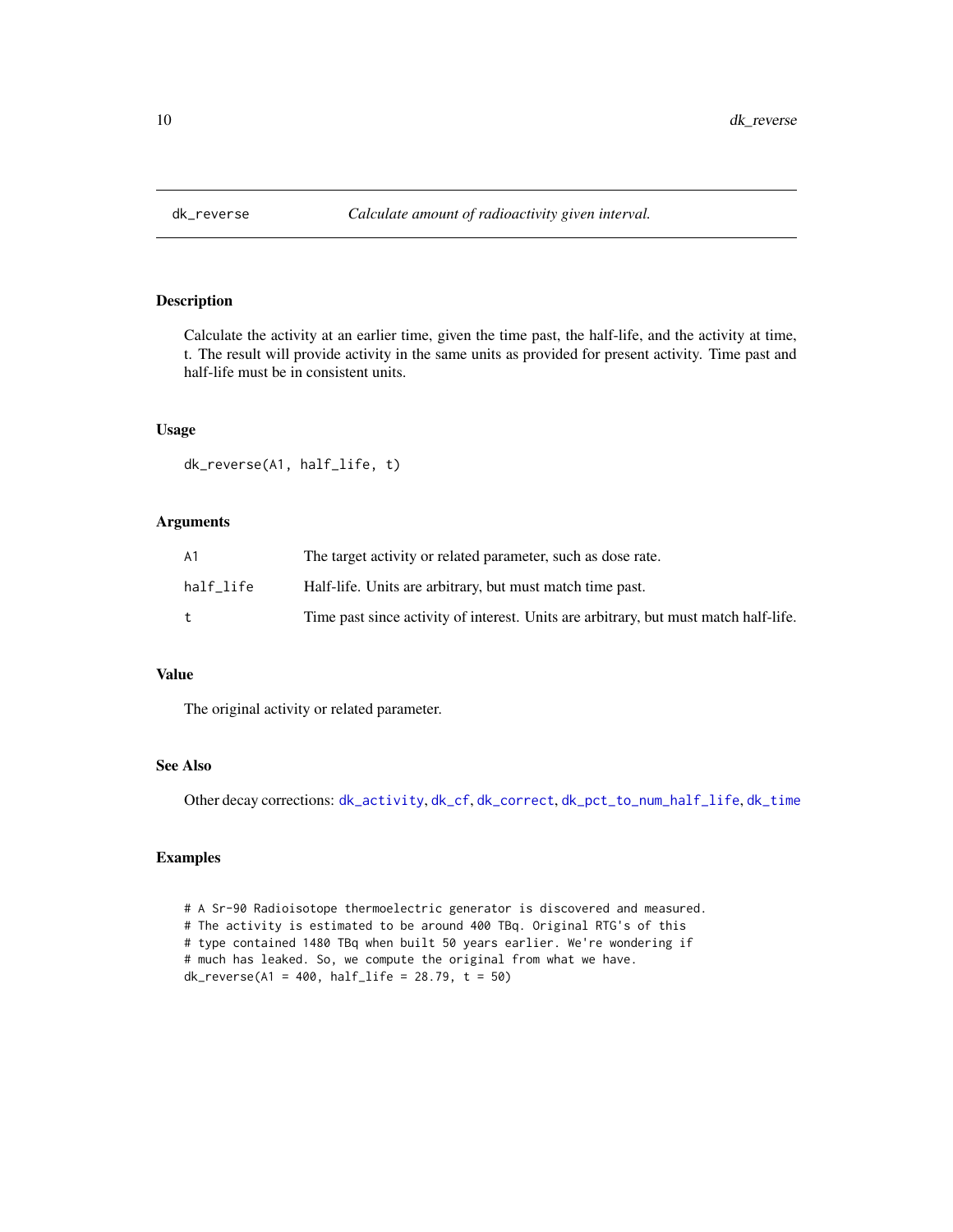<span id="page-10-1"></span><span id="page-10-0"></span>

## Description

Calculate time for a radionuclide to decay to a target activity.

#### Usage

```
dk_time(half_life, A0, A1)
```
## Arguments

| half_life. | Half-life. Units are arbitrary, but must match time past. |
|------------|-----------------------------------------------------------|
| A0         | The original activity, or related parameter.              |
| A1         | The target activity.                                      |

## Value

Time, in same units as half-life, to decay to target activity.

## See Also

Other decay corrections: [dk\\_activity](#page-4-1), [dk\\_cf](#page-5-1), [dk\\_correct](#page-6-1), [dk\\_pct\\_to\\_num\\_half\\_life](#page-8-1), [dk\\_reverse](#page-9-1)

#### Examples

```
# A carbonaceous artifact has a C-14 measurement of 1 dpm per g pure carbon.
# The reference activity is 14 dpm per g pure carbon. How old is our sample?
dk_time(half_life = 5730, A0 = 14, A1 = 1)
```
half\_life\_2pt *Calculate half-life based on two data points*

## Description

Estimate half-life from two data points. Half-life units are consistent with time units of input. @family rad measurements

#### Usage

half\_life\_2pt(time1, time2, N1, N2)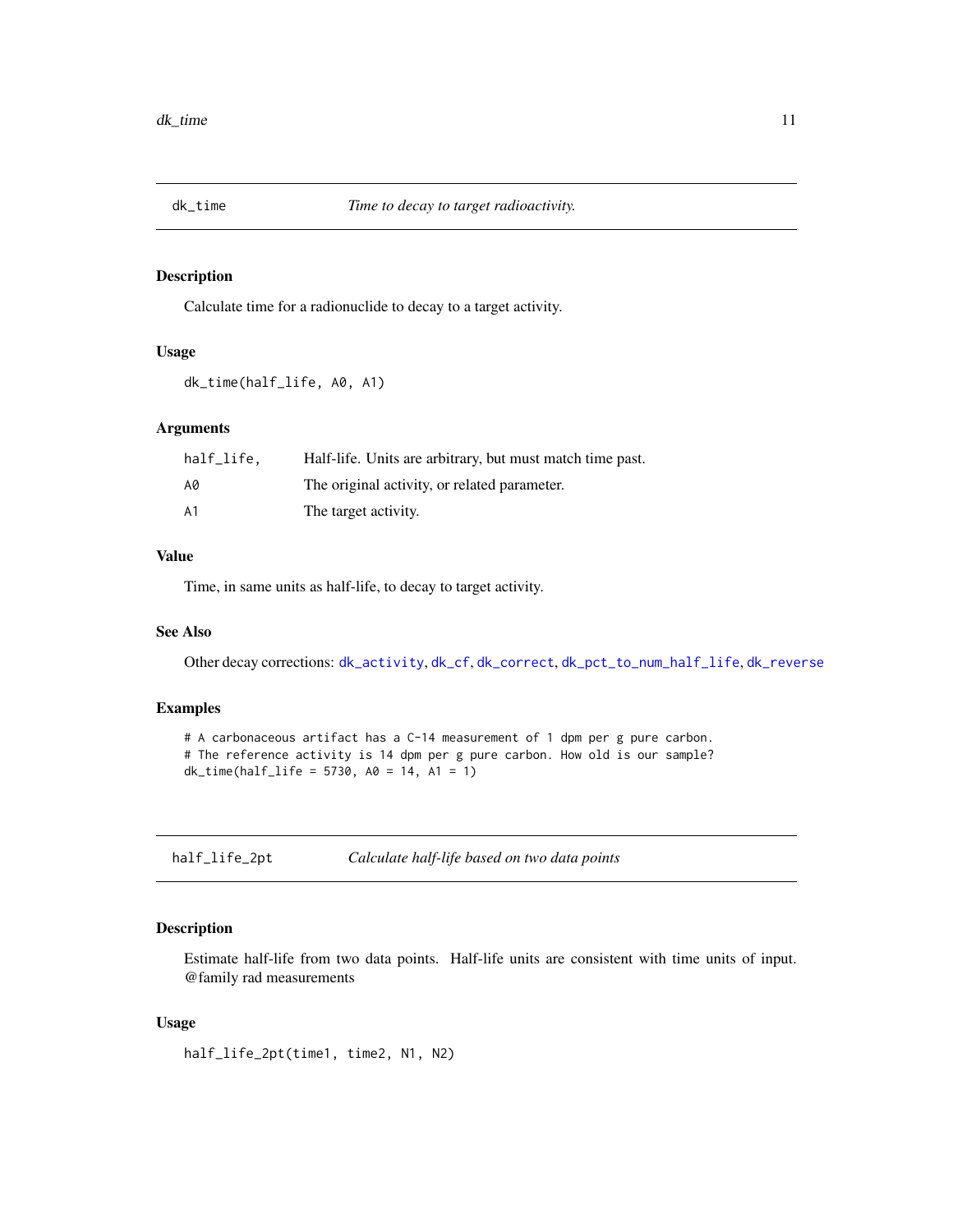#### <span id="page-11-0"></span>Arguments

| time1          | First time: Must be numeric with no formatting.                |
|----------------|----------------------------------------------------------------|
| time2          | Second time: Must be numeric with no formatting.               |
| N <sub>1</sub> | First measurement - can be count rate, dose rate, etc.         |
| N <sub>2</sub> | Second measurement in units consistent with first measurement. |

## Value

The calculated half-life in units of time input.

#### Examples

```
# Between the first two data points in a series of counts
half\_life\_2pt(time1 = 0, time2 = 1, N1 = 45, N2 = 30)#
# Between the second and third in the series (same intervals)
half\_life\_2pt(time1 = 1, time2 = 2, N1 = 30, N2 = 21)#
# Use on a series
count_times <- 1:5
acts <- 10000 * 2^(-count_times / 10) # activities
acts <- rpois(5, acts) # activities with counting variability applied
half_life_2pt(
  time1 = count_time[1:4], time2 = count_time[2:5],N1 = \text{acts}[1:4], N2 = \text{acts}[2:5])
```
<span id="page-11-1"></span>mcnp\_cone\_angle *MCNP Cone Opening Parameter*

#### Description

MCNP cone surface requires a term,  $t^2$ , which is the tangent of the cone angle, in radians, squared. This function takes an input in degrees and provides the parameter needed by MCNP.

#### Usage

```
mcnp_cone_angle(d)
```
## Arguments

d The cone angle in degrees.

## Value

The ratio of actual to reference air density.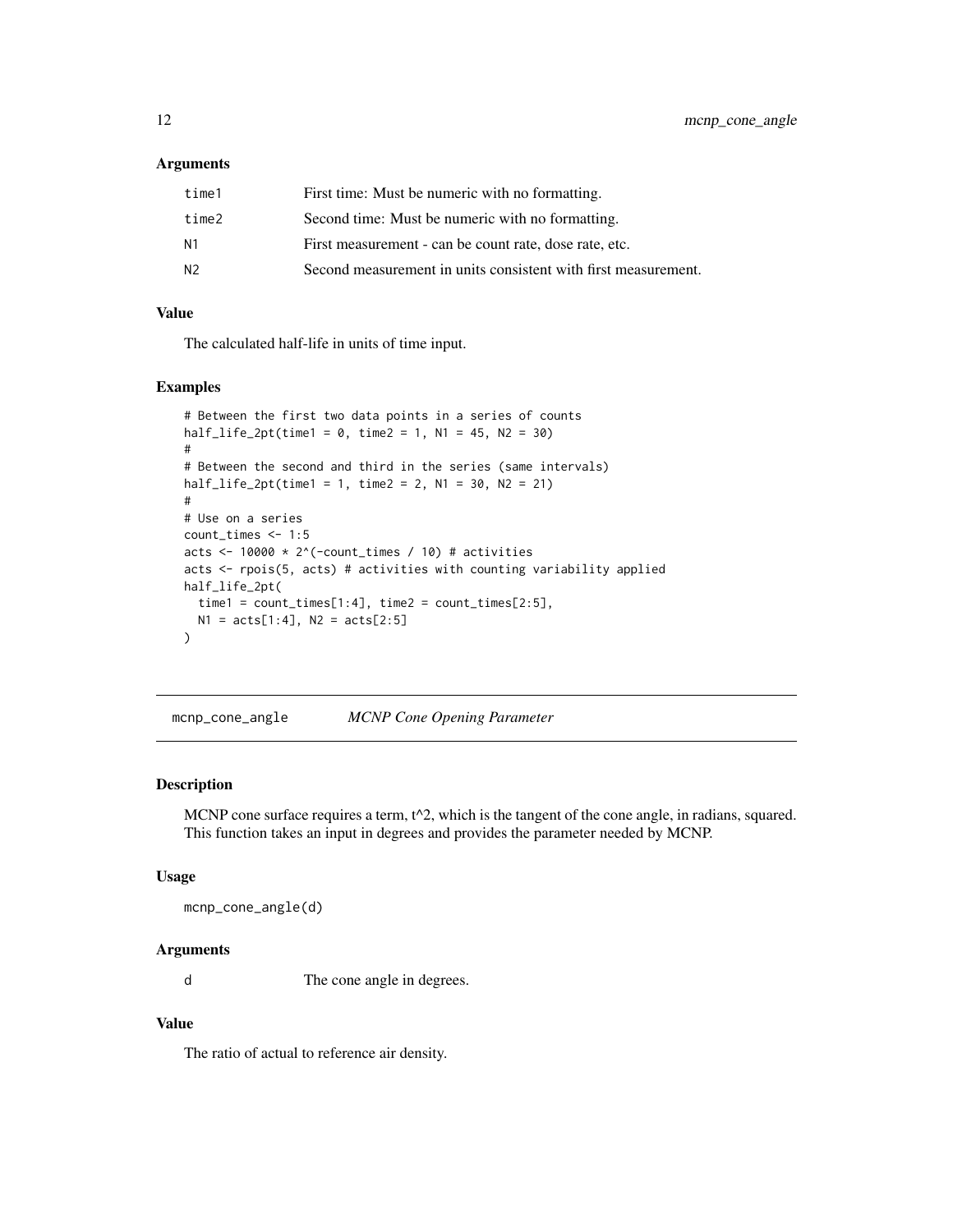## <span id="page-12-0"></span>mcnp\_est\_nps 13

#### See Also

Other mcnp tools: [mcnp\\_est\\_nps](#page-12-1), [mcnp\\_matrix\\_rotations](#page-13-1), [mcnp\\_plot\\_out\\_spec](#page-14-1), [mcnp\\_scan2spec](#page-14-2), [mcnp\\_si\\_sp\\_RD](#page-17-1), [mcnp\\_si\\_sp\\_hist\\_scan](#page-16-1), [mcnp\\_si\\_sp\\_hist](#page-15-1)

#### Examples

mcnp\_cone\_angle(45)

<span id="page-12-1"></span>mcnp\_est\_nps *Copy and paste MCNP tally fluctuation charts*

#### Description

Provides quick estimate of number of particles histories, (nps) to obtain target MCNP 'error'. Paste may include up to three tallies side by side in the default MCNP order. For example, the headers of a three tally report includes column names: nps, mean, error, vov, slope, fom, mean, error, vov, slope, fom, mean, error, vov, slope, fom. The structure of the tfc has been the same for versions 4 through 6, including MCNPX.

#### Usage

```
mcnp_est_nps(err_target)
```
#### Arguments

err\_target The target Monte Carlo uncertainty

## Value

estimate of number of particle histories needed

#### See Also

Other mcnp tools: [mcnp\\_cone\\_angle](#page-11-1), [mcnp\\_matrix\\_rotations](#page-13-1), [mcnp\\_plot\\_out\\_spec](#page-14-1), [mcnp\\_scan2spec](#page-14-2), [mcnp\\_si\\_sp\\_RD](#page-17-1), [mcnp\\_si\\_sp\\_hist\\_scan](#page-16-1), [mcnp\\_si\\_sp\\_hist](#page-15-1)

```
# Since this function requires the user
# to copy and paste input, this example
# is set up to provide data for this purpose.
# To run the example, copy and paste the following
# into an input file and delete the hash tags to run.
# Enter '1' for number of tallies.
# mcnp_est_nps(0.01)
# 32768000 4.5039E+00 0.2263 0.0969 0.0 5.0E-02
# 65536000 3.9877E+00 0.1561 0.0553 0.0 5.1E-02
# 98304000 3.4661E+00 0.1329 0.0413 0.0 4.7E-02
```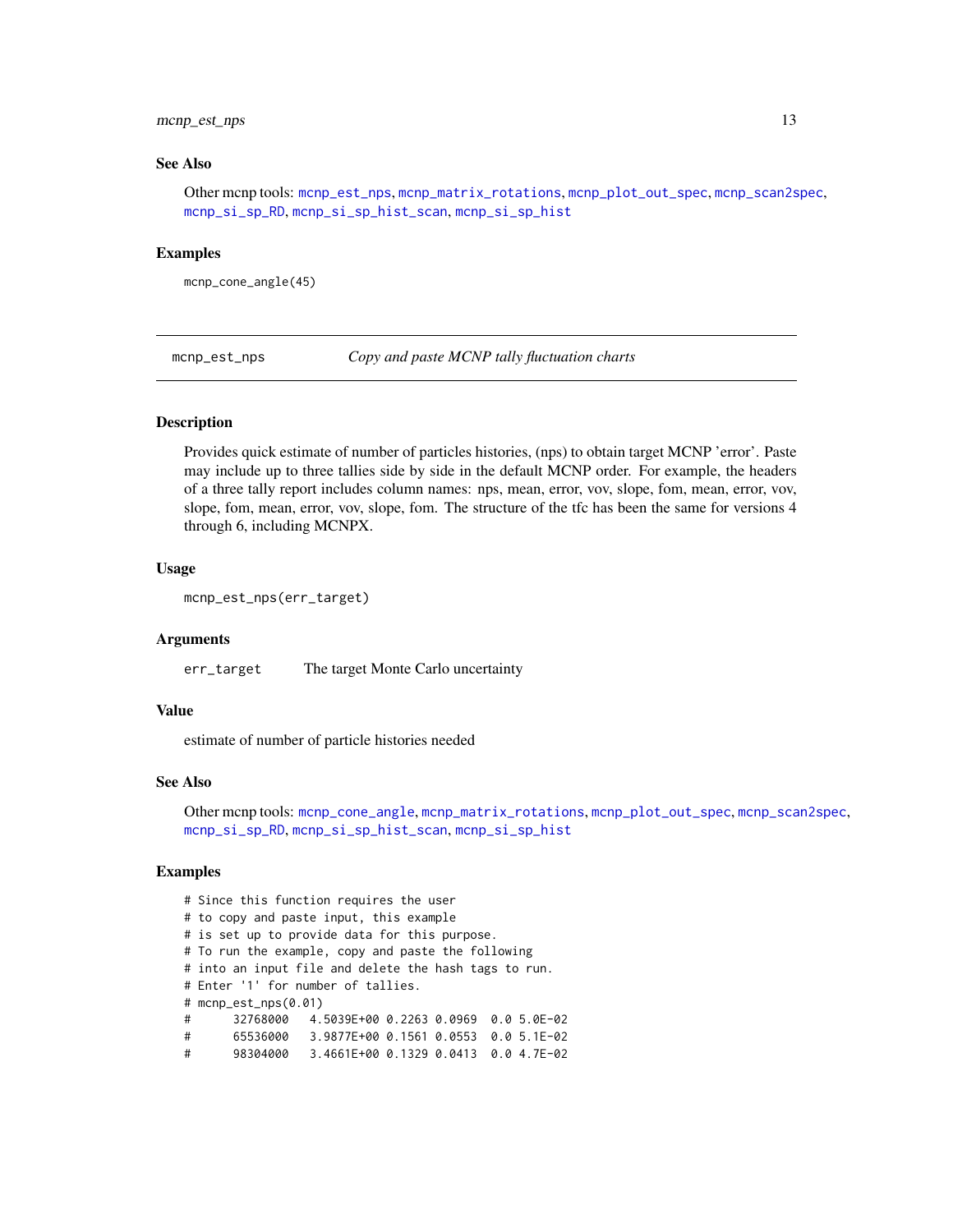| # | 131072000 | 3.5087E+00 0.1132 0.0305 |  | $0.05.0E - 02$ |
|---|-----------|--------------------------|--|----------------|
| # | 163840000 | 3.5568E+00 0.0995 0.0228 |  | $0.05.2E-02$   |
| # | 196608000 | 3.8508E+00 0.0875 0.0164 |  | $0.05.5E-02$   |
| # | 229376000 | 3.8564E+00 0.0810 0.0135 |  | $0.05.5E-02$   |
| # | 262144000 | 3.9299E+00 0.0760 0.0118 |  | $0.05.5E-02$   |
| # | 294912000 | 4.0549E+00 0.0716 0.0100 |  | $0.05.6E-02$   |
| # | 327680000 | 4.0665E+00 0.0686 0.0090 |  | $0.05.4E-02$   |
| # | 360448000 | 4.1841E+00 0.0641 0.0079 |  | $0.05.7E-02$   |
|   |           |                          |  |                |

<span id="page-13-1"></span>mcnp\_matrix\_rotations *Rotation matrices for transformations in MCNP*

## Description

Create 3 x 3 rotation matrix in cosines of the angles between the main and auxiliary coordinate systems in the form: xx' yx' zx' xy' yy' zy' xz' yz' zz'

## Usage

mcnp\_matrix\_rotations(rot.axis, angle\_degrees)

## Arguments

| rot.axis      | axis of rotation   |  |  |
|---------------|--------------------|--|--|
| angle_degrees | degree of rotation |  |  |

#### Value

rotational matrix for copy and paste to MCNP input

#### See Also

```
Other mcnp tools: mcnp_cone_angle, mcnp_est_nps, mcnp_plot_out_spec, mcnp_scan2spec,
mcnp_si_sp_RD, mcnp_si_sp_hist_scan, mcnp_si_sp_hist
```

```
mcnp_matrix_rotations("x", 30)
mcnp_matrix_rotations("y", 7)
mcnp_matrix_rotations("z", 15)
# For combined rotations, use matrix multiplication (%*%)
# rotate 45 degrees on x-axis and 45 degrees on y-axis
mcnp_matrix_rotations("x", 45) %*% mcnp_matrix_rotations("y", 45)
```
<span id="page-13-0"></span>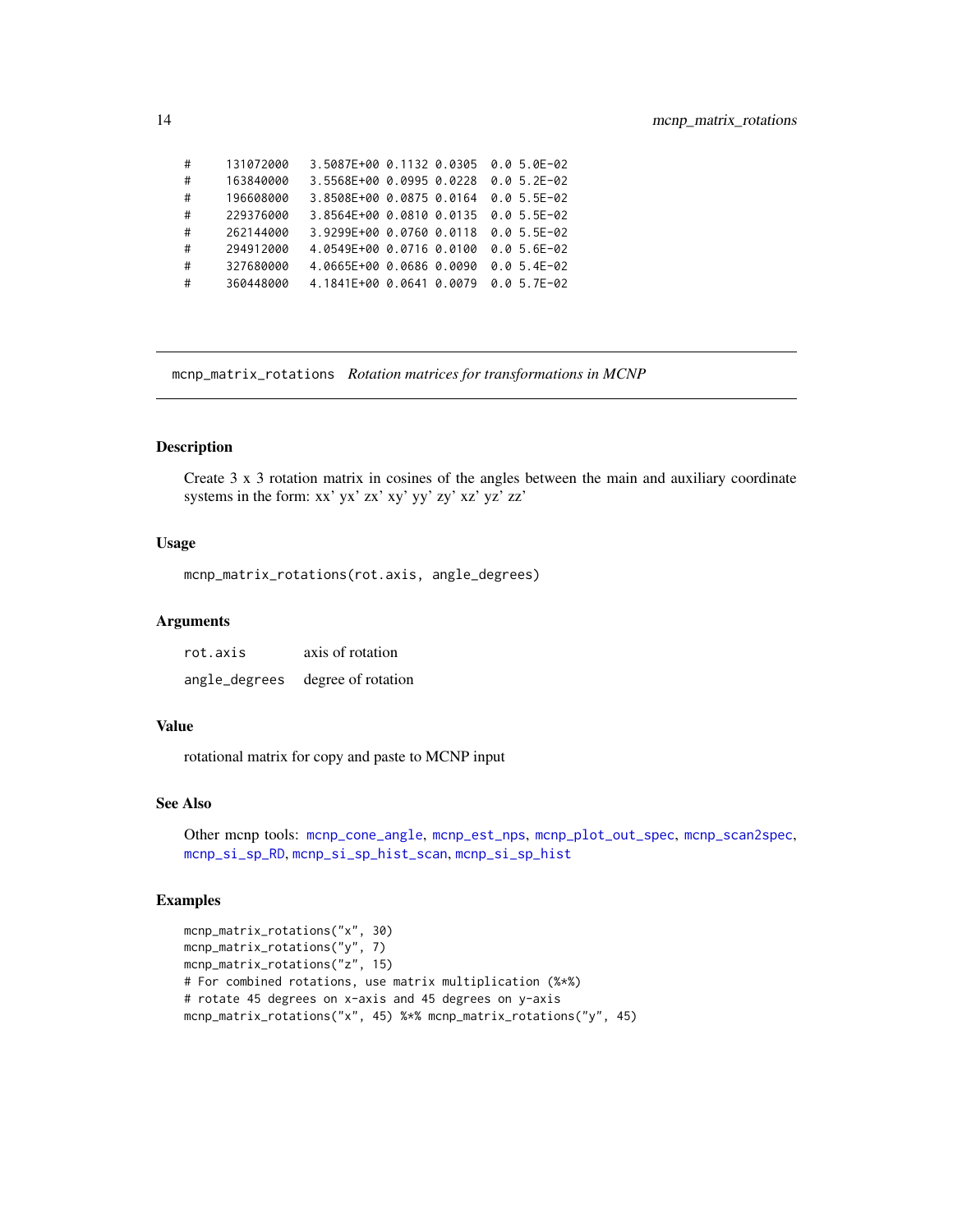<span id="page-14-1"></span><span id="page-14-0"></span>mcnp\_plot\_out\_spec *Convert histogram data to average points and plot as spectrum.*

#### Description

Model results from MCNP and perhaps other sources typically provide binned tally results with columns representing maximum energy in MeV, a column with the mean tally result titled 'mean' and an uncertainty column titled 'R'.

#### Usage

```
mcnp_plot_out_spec(spec.df, title, log_axes = FALSE)
```
#### Arguments

| spec.df     | A data frame with no header. Maximum energy in MeV should be in the first<br>column, binned results in the second column, uncertainty in the third column. |
|-------------|------------------------------------------------------------------------------------------------------------------------------------------------------------|
|             |                                                                                                                                                            |
| title       | Title for chart                                                                                                                                            |
| $log\_axes$ | TRUE for both axes logarithmic                                                                                                                             |

#### See Also

[scan2spec.df](#page-25-1) to copy and paste output spectrum.

Other mcnp tools: [mcnp\\_cone\\_angle](#page-11-1), [mcnp\\_est\\_nps](#page-12-1), [mcnp\\_matrix\\_rotations](#page-13-1), [mcnp\\_scan2spec](#page-14-2), [mcnp\\_si\\_sp\\_RD](#page-17-1), [mcnp\\_si\\_sp\\_hist\\_scan](#page-16-1), [mcnp\\_si\\_sp\\_hist](#page-15-1)

#### Examples

```
mcnp_plot_out_spec(photons_cs137_hist, "example Cs-137 well irradiator")
```
<span id="page-14-2"></span>

| mcnp_scan2spec |                         |  |  | Copy and paste MCNP output spectral data for use with |  |  |
|----------------|-------------------------|--|--|-------------------------------------------------------|--|--|
|                | $m$ cnp_plot_out_spec() |  |  |                                                       |  |  |

## Description

Provides quick copy-and-paste conversion to data frame. Conversion is based on the two or three columns with input energy or output results from MCNP. Energy is expected to be in bins with maximum energy in MeV in the first column, the input probability or output mean result for the bin in the second column, and relative Monte Carlo uncertainty in the third column.

#### Usage

mcnp\_scan2spec()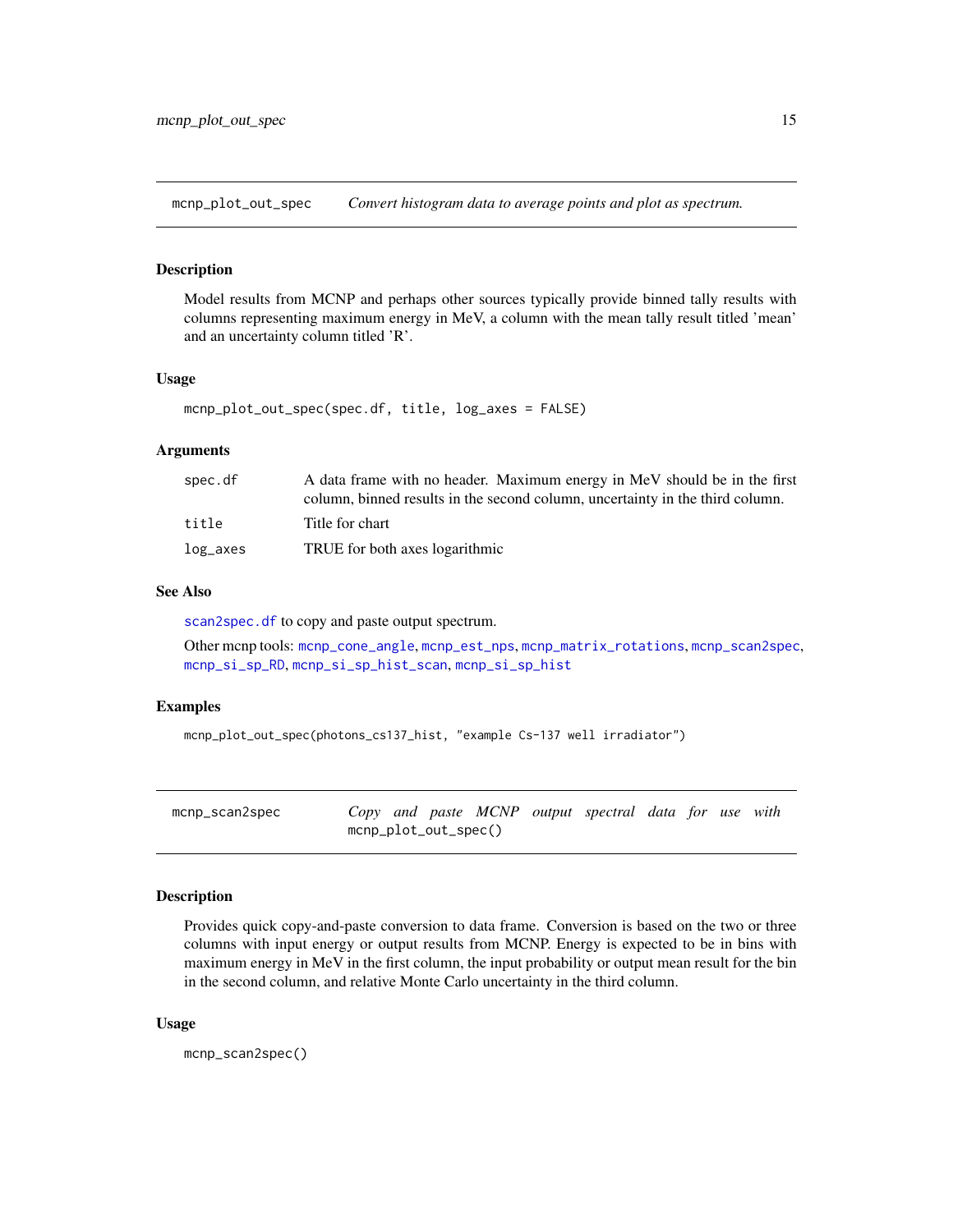#### <span id="page-15-0"></span>Value

spectrum file with maximum energy and MCNP bin value

#### See Also

Other mcnp tools: [mcnp\\_cone\\_angle](#page-11-1), [mcnp\\_est\\_nps](#page-12-1), [mcnp\\_matrix\\_rotations](#page-13-1), [mcnp\\_plot\\_out\\_spec](#page-14-1), [mcnp\\_si\\_sp\\_RD](#page-17-1), [mcnp\\_si\\_sp\\_hist\\_scan](#page-16-1), [mcnp\\_si\\_sp\\_hist](#page-15-1)

#### Examples

```
# Since this function requires the user
# to copy and paste input, this example
# is set up to provide data for this purpose.
# To run the example, copy and paste the following
# into an input file and delete the hash tags to run.
# my_hist_data <- scan()
# 0.1000000 3.133122e-05 0.3348260
# 0.4222222 6.731257e-05 0.2017546
# 0.7444444 5.249198e-05 0.4524577
# 1.0666667 2.046046e-04 0.4201954
# 1.3888889 1.525125e-03 0.8049388
# 1.7111111 2.922743e-05 0.7985399
# 2.0333333 5.162954e-03 0.1974694
# 2.3555556 2.048186e-05 0.5011170
# 2.6777778 1.468040e-04 0.7248116
# 3.0000000 1.037092e-04 0.7659850
```
<span id="page-15-1"></span>mcnp\_si\_sp\_hist *energy distribution histogram entries*

#### Description

Make MCNP histogram probabilities for energy bins.

#### Usage

```
mcnp_si_sp_hist(emin, bin_prob, my_dir = NULL)
```

| emin     | A vector of lower bounding energy. (The highest energy is the higher bound.) If<br>higher bounding energy data is available, convert it to lower bound by concate-<br>nating e.g. 'emin = $c(my_low-E, emax_lata)'$ . This vector length must exceed<br>the probability vector by 1. |
|----------|--------------------------------------------------------------------------------------------------------------------------------------------------------------------------------------------------------------------------------------------------------------------------------------|
| bin_prob | A vector of the bin probabilities. There are n-1 probability values for n values<br>of emin.                                                                                                                                                                                         |
| mv_dir   | Optional directory. The function will write an output text file, si sp.txt to the<br>working directory by default.                                                                                                                                                                   |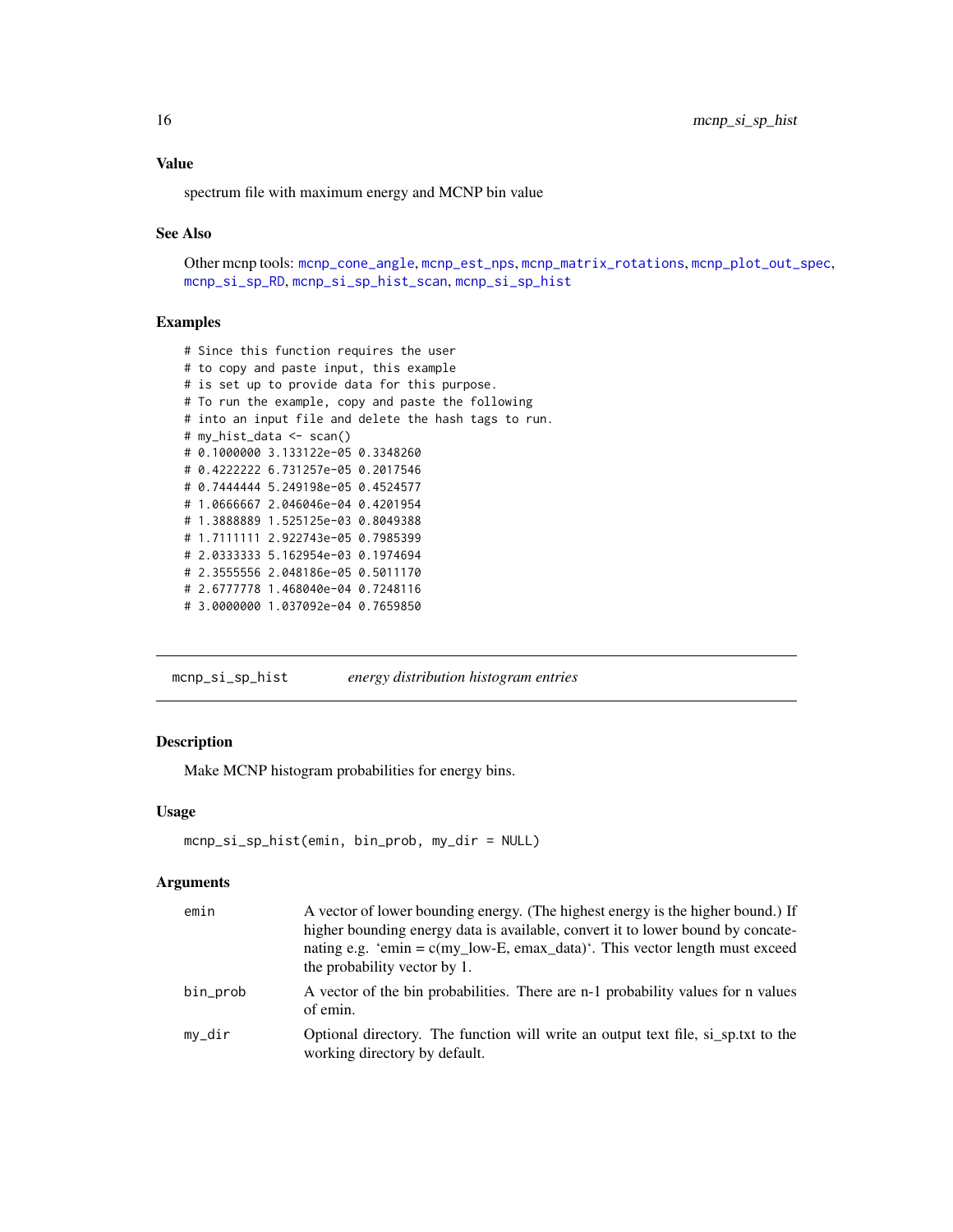## <span id="page-16-0"></span>Details

Data may be identified by named vector, e.g. my\_emin\_data, or by column of a data frame, e.g. photons\_cs137\_hist[1] (which is in emax format) and photons\_cs137\_hist[2] (bin\_prob).

#### Value

A vector of energy bins and probabilities for an energy distribution, formatted as needed for MCNP input. It is designed for copying and pasting into an MCNP input. (The # should be changed to the appropriate distribution number.) The data is saved in the global environment and appended to a file in the user's working directory, si\_sp.txt. Two plots of the data are provided to the plot window, one with two linear axes and one with two log axes.

#### See Also

[mcnp\_si\_sp\_hist\_scan()] for copy and paste in data

[mcnp\_si\_sp\_RD()] for data from 'RadData'

Other mcnp tools: [mcnp\\_cone\\_angle](#page-11-1), [mcnp\\_est\\_nps](#page-12-1), [mcnp\\_matrix\\_rotations](#page-13-1), [mcnp\\_plot\\_out\\_spec](#page-14-1), [mcnp\\_scan2spec](#page-14-2), [mcnp\\_si\\_sp\\_RD](#page-17-1), [mcnp\\_si\\_sp\\_hist\\_scan](#page-16-1)

## Examples

```
## Not run:
mcnp_si_sp_hist(
  emin = c(0, photons_cs137_hist[1:64, 1]),
  bin_prob = photons_cs137_hist[1:64, 2]
\lambda## End(Not run)
```
<span id="page-16-1"></span>mcnp\_si\_sp\_hist\_scan *energy distribution histogram from pasted data*

#### **Description**

Make MCNP histogram probabilities for energy bins from data copied and pasted to screen.

#### Usage

```
mcnp_si_sp_hist_scan(ebin_mode = "emax", my_dir = NULL)
```

| ebin mode | Either "emin", lower bounding energy values are entered or "emax", upper bound-  |
|-----------|----------------------------------------------------------------------------------|
|           | ing energy values are entered. If the length of the energy values scanned in are |
|           | equal to the bin probabilities, a final bounding value (lowest in emax mode and  |
|           | highest in emin mode) will be scanned in.                                        |
| mv_dir    | Optional directory. The function will write to the working directory by default. |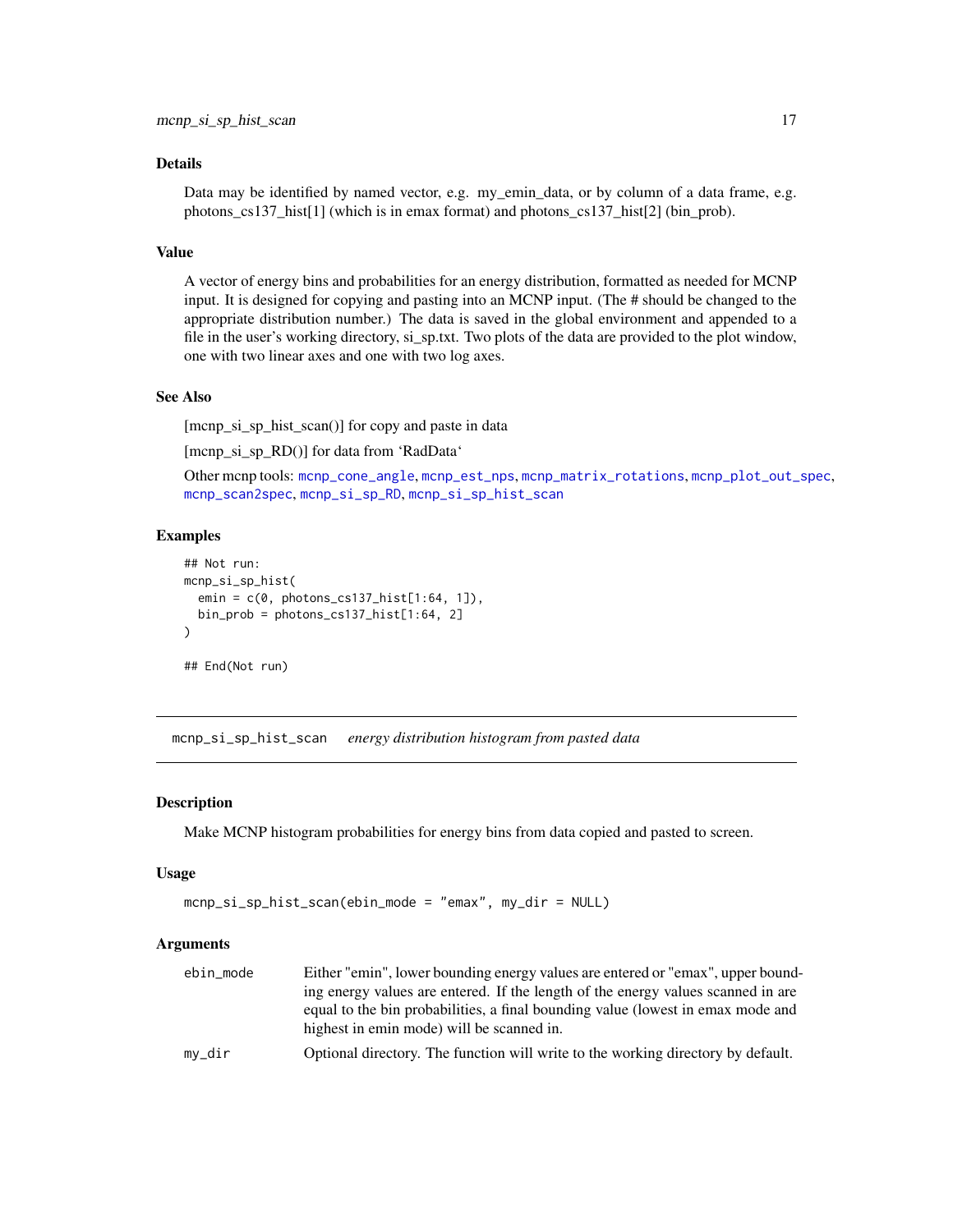## <span id="page-17-0"></span>Details

Data may be identified by named vector, e.g. my\_emin\_data, or by column of a data frame, e.g. photons\_cs137\_hist[1] (which is in emax format) and photons\_cs137\_hist[2] (bin\_prob).

## Value

A vector of energy bins and probabilities for an energy distribution, formatted as needed for MCNP input. It is designed for copying and pasting into an MCNP input. (The # should be changed to the appropriate distribution number. The data is saved in the global environment and appended to a file in the user's working directory, si\_sp.txt. Two plots of the data are provided to the plot window, one with two linear axes and one with two log axes.

#### See Also

[mcnp\_si\_sp\_hist()] for data already loaded in R

[mcnp\_si\_sp\_RD()] for data from 'RadData'

Other mcnp tools: [mcnp\\_cone\\_angle](#page-11-1), [mcnp\\_est\\_nps](#page-12-1), [mcnp\\_matrix\\_rotations](#page-13-1), [mcnp\\_plot\\_out\\_spec](#page-14-1), [mcnp\\_scan2spec](#page-14-2), [mcnp\\_si\\_sp\\_RD](#page-17-1), [mcnp\\_si\\_sp\\_hist](#page-15-1)

#### Examples

```
## Not run:
mcnp_si_sp_hist_scan()
```
## End(Not run)

<span id="page-17-1"></span>mcnp\_si\_sp\_RD *Produce MCNP source terms from ICRP 107 data except beta*

#### **Description**

Obtain emission data from the RadData package and write to a file for use with the radiation transport code, MCNP.

#### Usage

```
mcnp_si_sp_RD(desired_RN, rad_type = NULL, photon = FALSE, cut = 0,
 erg.dist = 1)
```

| desired RN | Radionuclide in form Ba-137m                                                                                                                                 |
|------------|--------------------------------------------------------------------------------------------------------------------------------------------------------------|
| rad_type   | Radiation type, leave NULL if selecting photons or select from: 'X' for X-Ray<br>'G' for Gamma 'AE' for Auger Electron 'IE' for Internal Conversion Electron |
|            | 'A' for Alpha 'AR' for Alpha Recoil 'B-' for Beta Negative 'AQ' for Annihila-                                                                                |
|            | tion Quanta 'B+' for Beta Positive 'PG' for Prompt Gamma 'DG' for Delayed                                                                                    |
|            | Gamma 'DB' for Delayed Beta 'FF' for Fission Fragment 'N' for Neutron                                                                                        |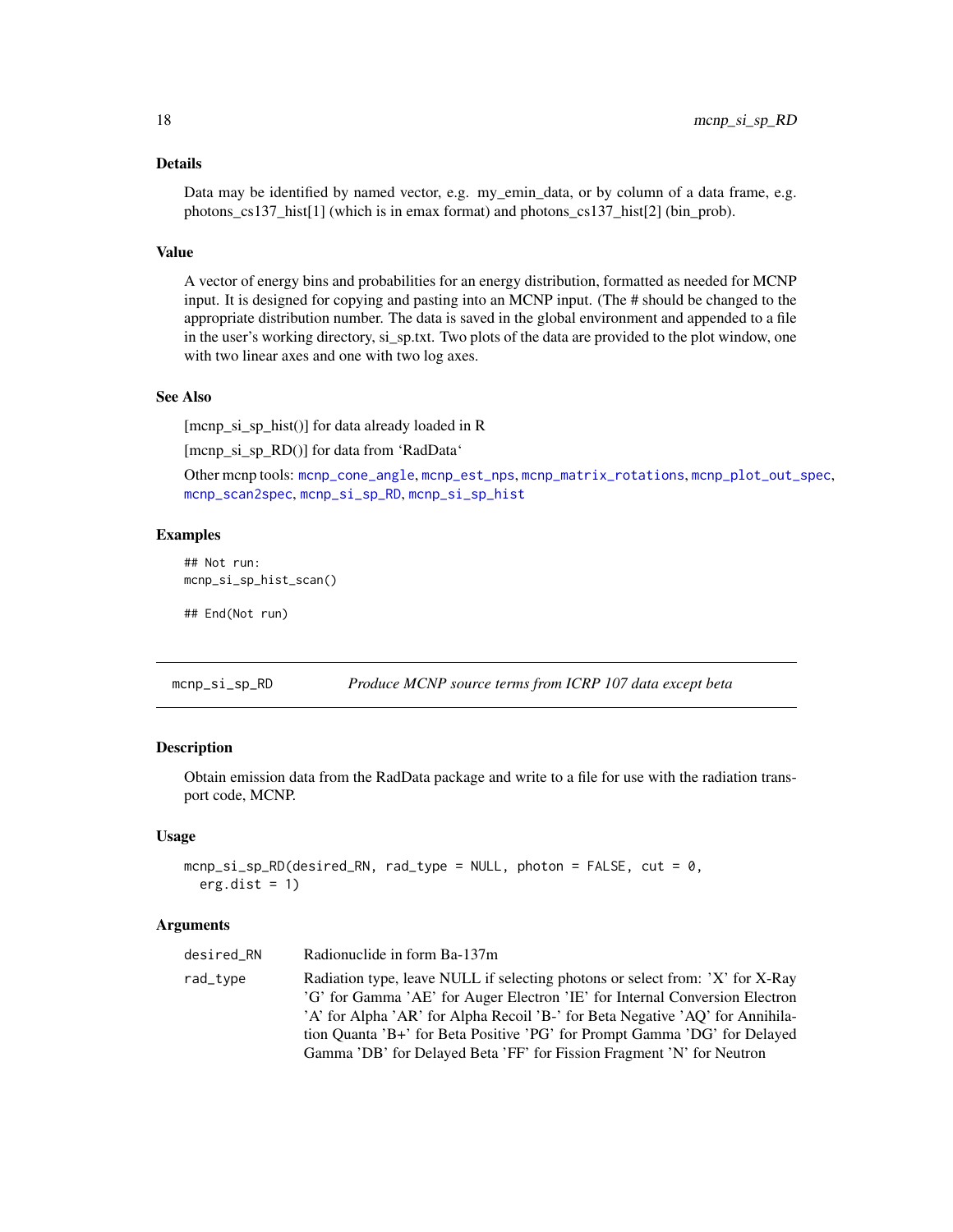<span id="page-18-0"></span>

| photon   | 'Y' to select all rad_types that are photons |
|----------|----------------------------------------------|
| cut      | minimum energy defaults to 0                 |
| erg.dist | energy distribution number for MCNP input    |

## Value

a data frame can be saved to memory if desired (i.e. by my\_file  $\leq$ - mcnp\_si\_sp\_RD(...)). For use with MCNP, a text file, 'si.sp.dat' is written to working directory. If file already exists, it is appended. The file contains all emission energies in the si 'card' and the Line indicator, L is included, e.g. si1 L 0.01 (showing a first energy of 0.01 MeV). This is followed by the emission probability of each si entry. An additional text entry is made summing up the probabilities.

#### See Also

 $[si_h]$  hist()] and  $[sp_h]$  hist()] if radioactive emission data is available in histogram form and needs formatting for MCNP input. [RN\_screen\_plot] may be used for a simple plot of output.

Other mcnp tools: [mcnp\\_cone\\_angle](#page-11-1), [mcnp\\_est\\_nps](#page-12-1), [mcnp\\_matrix\\_rotations](#page-13-1), [mcnp\\_plot\\_out\\_spec](#page-14-1), [mcnp\\_scan2spec](#page-14-2), [mcnp\\_si\\_sp\\_hist\\_scan](#page-16-1), [mcnp\\_si\\_sp\\_hist](#page-15-1)

### Examples

```
## Not run:
mcmp_s_i_sp_RD("Co-60", photon = TRUE, cut = 0.01, erg.dist = 13)mcmp_isi_sp_RD("Sr-90", rad_type = "B-", cut = 0.01, erg.dist = 15)mcmp_s_i_sp_RD("Am-241", rad_type = "A", cut = 0.01, erg.dist = 23)
```

```
## End(Not run)
```
<span id="page-18-1"></span>neutron\_geom\_cf *Solid Angle Correction for Neutron Detectors with Point Source*

#### **Description**

Correction factors are needed when an Neutron Rem Detector (NRD) aka "Remball" is used in close proximity to a points source. This formula is per ISO ISO 8529-2-2000 section 6.2. Note, however, that the ISO formula predicts the response. The formula used here takes the inverse to correct for the over-response.

#### Usage

 $neutron\_geom_c f(1, r.d, del = 0.5)$ 

|     | The distance from the center of the detector to the center of the source. Units of                                                     |
|-----|----------------------------------------------------------------------------------------------------------------------------------------|
|     | 1 and r.d must be consistent.                                                                                                          |
| r.d | The detector radius. Value for typical NRD is 11 cm. An example is also pro-<br>vided with a Rem 500 detector with a radius of 4.5 cm. |
| del | The neutron effectiveness factor, default per ISO.                                                                                     |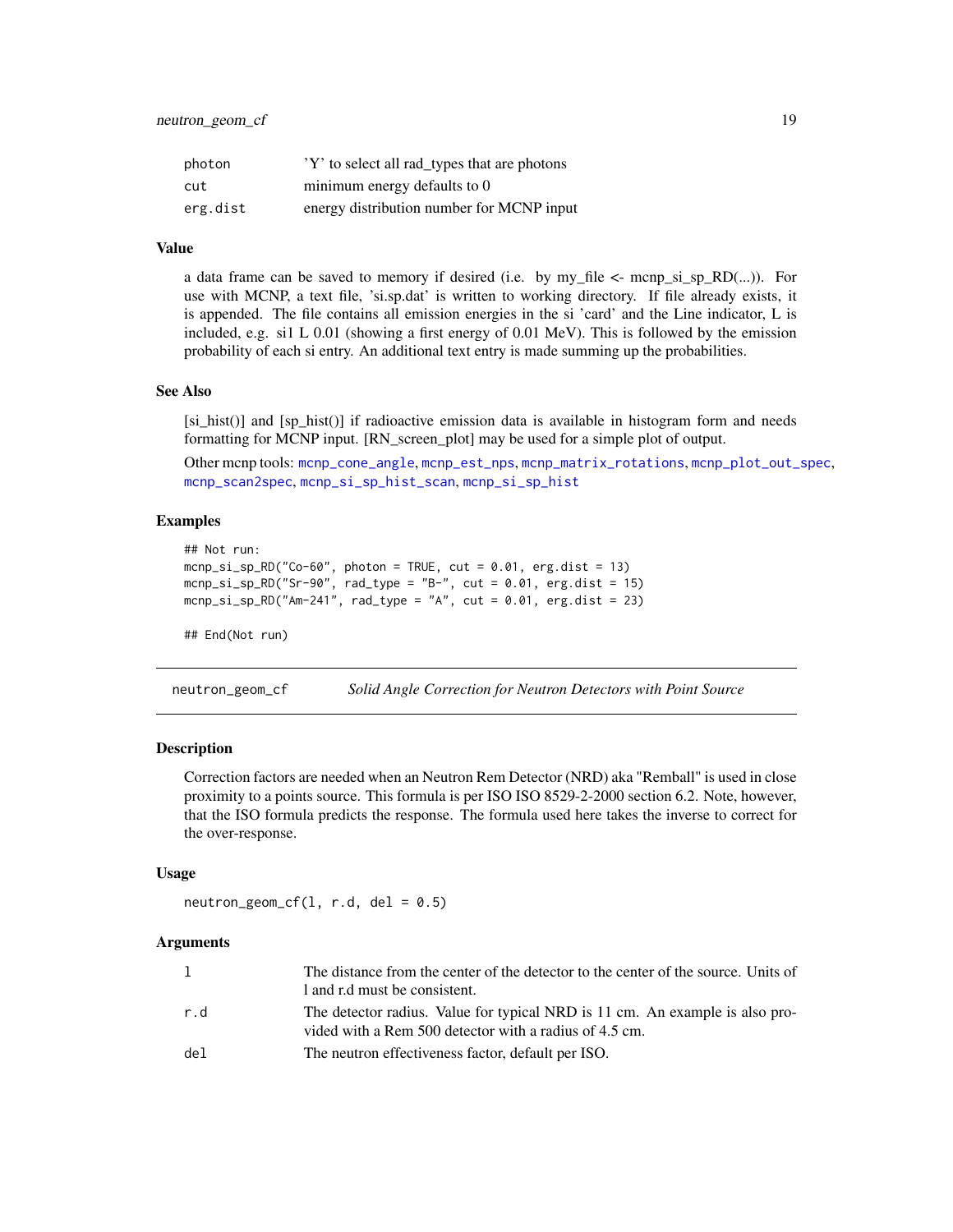<span id="page-19-0"></span>The correction factor for solid angle.

## See Also

Other rad measurements: [air\\_dens\\_cf](#page-1-1), [disk\\_to\\_disk\\_solid\\_angle](#page-3-1), [scaler\\_sim](#page-24-1), [tau\\_estimate](#page-30-1)

#### Examples

```
neutron\_geom_c f(1 = 11.1, r.d = 11)neutron_geom_cf(30, 11)
neutron_geom_cf(5, 4.5)
```
photons\_cs137\_hist *File Description:*

#### Description

This data file was generated in MCNP from a model of Gamma Well Irradiator with no attenuator in place. MCNP will include in the output a histogram of tally results when there is an E Tally Energy card. Results in the output up to MCNP version 6 have no headers, but the columns are:

#### Usage

photons\_cs137\_hist

#### Format

A data.frame

E\_max Maximum Energy in MeV

bin\_tally Tally result for this bin

R Monte Carlo uncertainty for this bin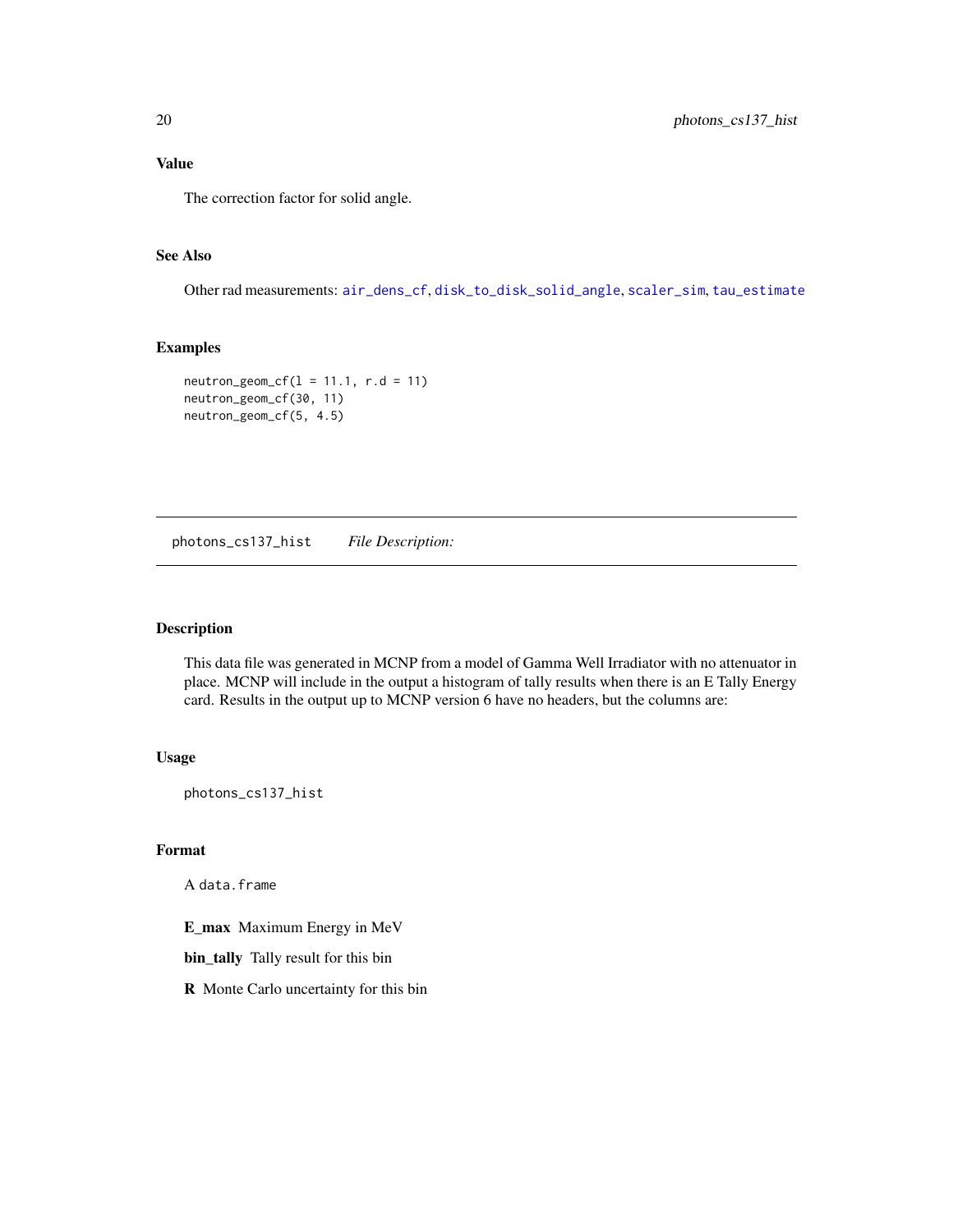#### <span id="page-20-0"></span>Description

Plot simulated ratemeter readings once per second for 600 seconds. The meter starts with a reading of zero and builds up based on the time constant. Resolution uncertainty is established to express the uncertainty from reading an analog scale, including the instability of its readings. Many standard references identify the precision or resolution uncertainty of analog readings as half of the smallest increment. This should be considered the single coverage uncertainty for a very stable reading. When a reading is not very stable, evaluation of the reading fluctuation is evaluated in terms of numbers of scale increments covered by meter indication over a reasonable evaluation period.

## Usage

```
rate_meter_sim(cpm_equilibrium, meter_scale_increments, trials = 600,
  tau = 9.5, log\_opt = "")
```
#### Arguments

| cpm_equilibrium        |                                                                                                                                                                                                                                                      |
|------------------------|------------------------------------------------------------------------------------------------------------------------------------------------------------------------------------------------------------------------------------------------------|
|                        | The expected count rate.                                                                                                                                                                                                                             |
| meter_scale_increments |                                                                                                                                                                                                                                                      |
|                        | The meter scale increments.                                                                                                                                                                                                                          |
| trials                 | Number of seconds to run simulation. Default $= 600$ .                                                                                                                                                                                               |
| tau                    | equal to the Resistance * Capacitance of the counting circuit. Units = seconds.<br>Default set to 9.5, which provides 90 seconds. If the user does not know the<br>time constant, but has an estimate of equilibrium in some time, use tau estimate. |
| $log\_opt$             | If logarithmic scale is needed, set to "y". If set to anything but blank (default),<br>scale will be logarithmic.                                                                                                                                    |

#### Value

Plot of simulated meter reading every second..

```
rate_meter_sim(cpm_equilibrium = 270, meter_scale_increments = seq(100, 1000, 20))
rate_meter_sim(cpm_equilibrium = 2.7e5, meter_scale_increments = seq(2e5, 1e6, 2e4))
rate_meter_sim(450, seq(20, 1000, 20), trials = 1200, tau = 24.8534)
```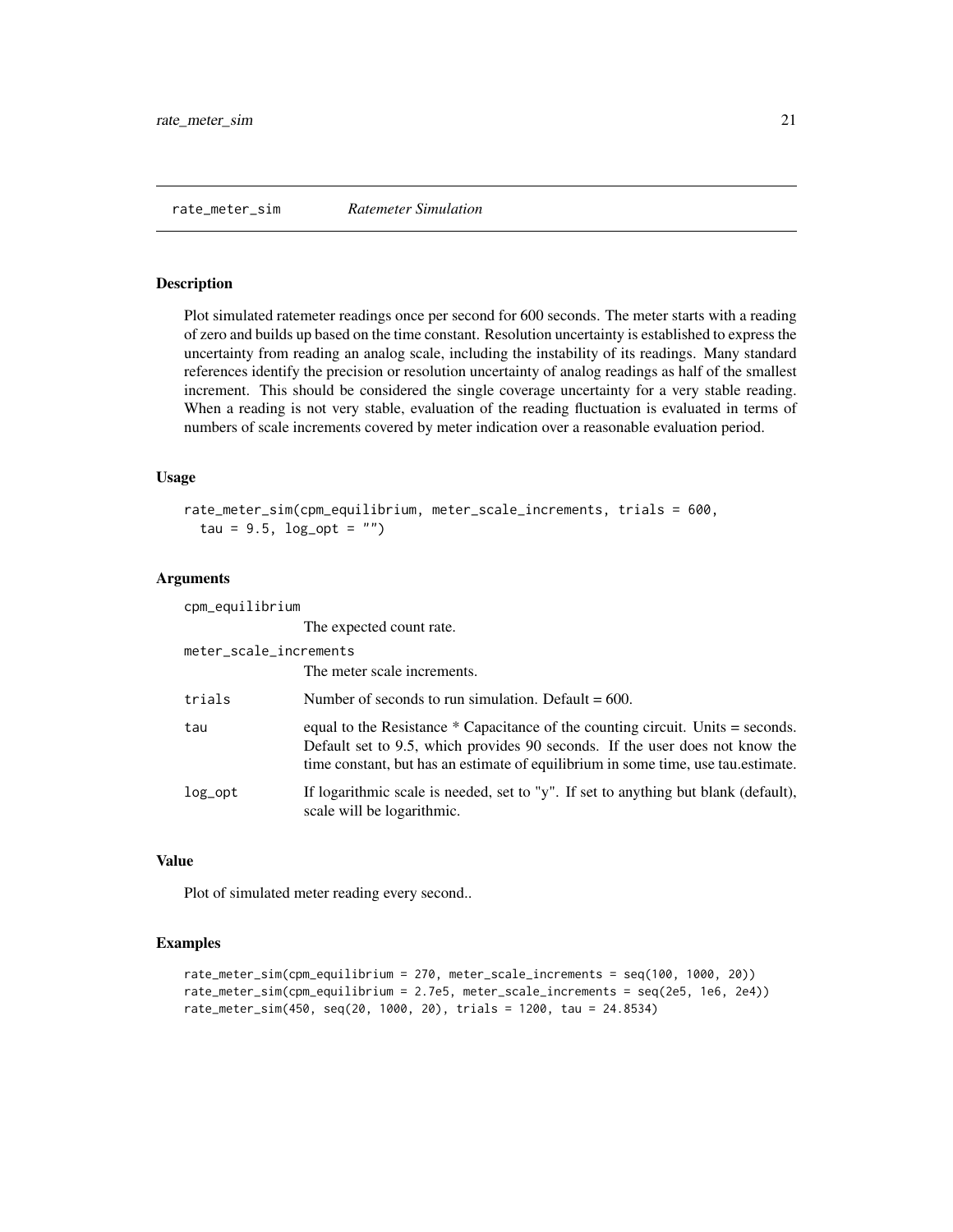<span id="page-21-0"></span>RN\_find\_parent *Find a potential precursor of a radionuclide @description Find a potential parent radionuclide by searching the progeny fields in RadData ICRP\_07.NDX*

#### Description

Find a potential precursor of a radionuclide @description Find a potential parent radionuclide by searching the progeny fields in RadData ICRP\_07.NDX

#### Usage

```
RN_find_parent(RN_select)
```
#### **Arguments**

RN\_select identify the radionuclide of interest in the format "Es-254m"

## Value

a subset of the data frame RadData::ICRP\_07.NDX

## Examples

```
RN_find_parent("Th-230")
RN_find_parent("Tl-208")
```
<span id="page-21-1"></span>RN\_index\_screen *Screen radionuclide data to find matches to decay mode, half-life, and total emission energy*

#### Description

Provides a set of radionuclides matching screening criteria. This is a limited screening based on average energy per transformation. Consider [search\_phot\_by\_E], [search\_alpha\_by\_E], and [search\_beta\_by\_E] for spectroscopic measurement matching. For best results, assign results to a named object, then view the object.

#### Usage

```
RN_index_screen(dk_mode = NULL, min_half_life_seconds = NULL,
 max_half_life_seconds = NULL, min_E_alpha = NULL,
 min_E_electron = NULL, min_E_photon = NULL)
```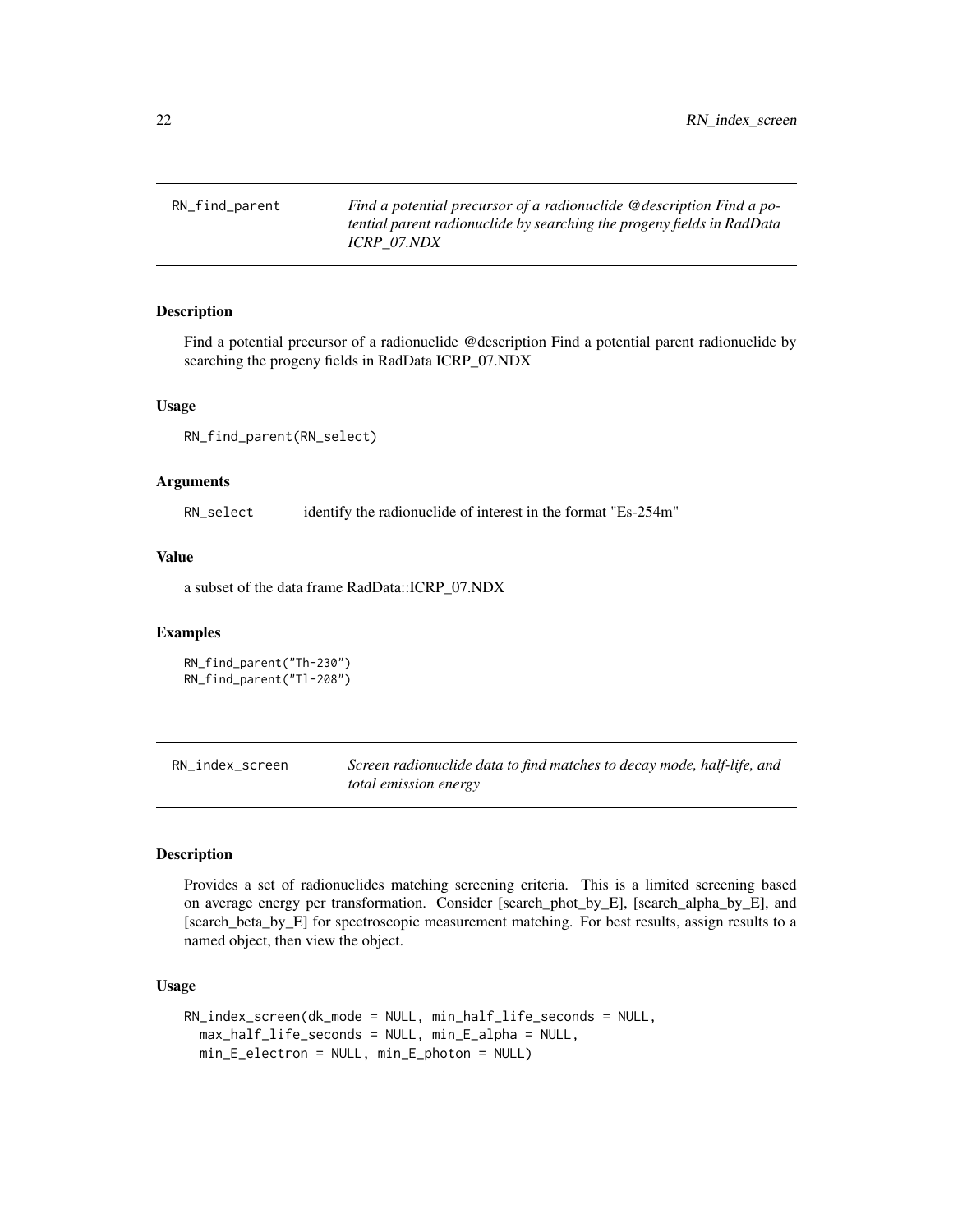#### <span id="page-22-0"></span>RN\_info 23

## Arguments

| dk mode               | $default = NULL$ #' select from: 'A' for Alpha 'B-' for Beta Negative 'B+' for                                                                                        |
|-----------------------|-----------------------------------------------------------------------------------------------------------------------------------------------------------------------|
|                       | Beta Positive 'EC' for Electron Capture 'IT' for Isomeric Transition 'SF' for                                                                                         |
|                       | Spontaneous Fission                                                                                                                                                   |
| min_half_life_seconds |                                                                                                                                                                       |
|                       | default = NULL. If half-life is known in units other than seconds, enter with                                                                                         |
|                       | conversion factor, e.g. for 15 minutes, enter min_half_life_seconds = $15 * 60$ .                                                                                     |
| max_half_life_seconds |                                                                                                                                                                       |
|                       | $default = NULL$ . If half-life is known in units other than seconds, enter with<br>conversion factor, e.g. for 30 minutes, enter max_half_life_seconds = $30 * 60$ . |
| min_E_alpha           | $default = NULL$ . This will be used to screen the index for average alpha energy<br>per decay, including all decay branches.                                         |
|                       | min_E_electron default = NULL. This will be used to screen the index for average electron en-<br>ergy per decay, including all decay branches.                        |
| min_E_photon          | $default = NULL$ . This will be used to screen the index for average photon energy<br>per decay, including all decay branches.                                        |

#### Value

data frame of radionuclide data from the RadData package index data (RadData::ICRP\_07.NDX), matching search criteria.

## See Also

Other radionuclides: [RN\\_Spec\\_Act](#page-24-2), [RN\\_info](#page-22-1), [RN\\_plt](#page-23-1), [bin\\_screen\\_phot](#page-2-1), [search\\_alpha\\_by\\_E](#page-26-1), [search\\_beta\\_by\\_E](#page-27-1), [search\\_phot\\_by\\_E](#page-28-1)

## Examples

```
RNs_selected <- RN_index_screen(dk_mode = "SF")
RNs_selected <- RN_index_screen(dk_mode = "IT", max_half_life_seconds = 433 * 3.15e7)
```
<span id="page-22-1"></span>RN\_info *Quick table of Radionuclide Data from the RadData package*

#### Description

Access a quick summary of radionuclide data. This is for convenience only and does not replace a more comprehensive view as is available in the Radiological Toolbox <doi:10.2172/1201298>

#### Usage

RN\_info(RN\_select)

#### Arguments

RN\_select identify the radionuclide of interest in the format "Es-254m"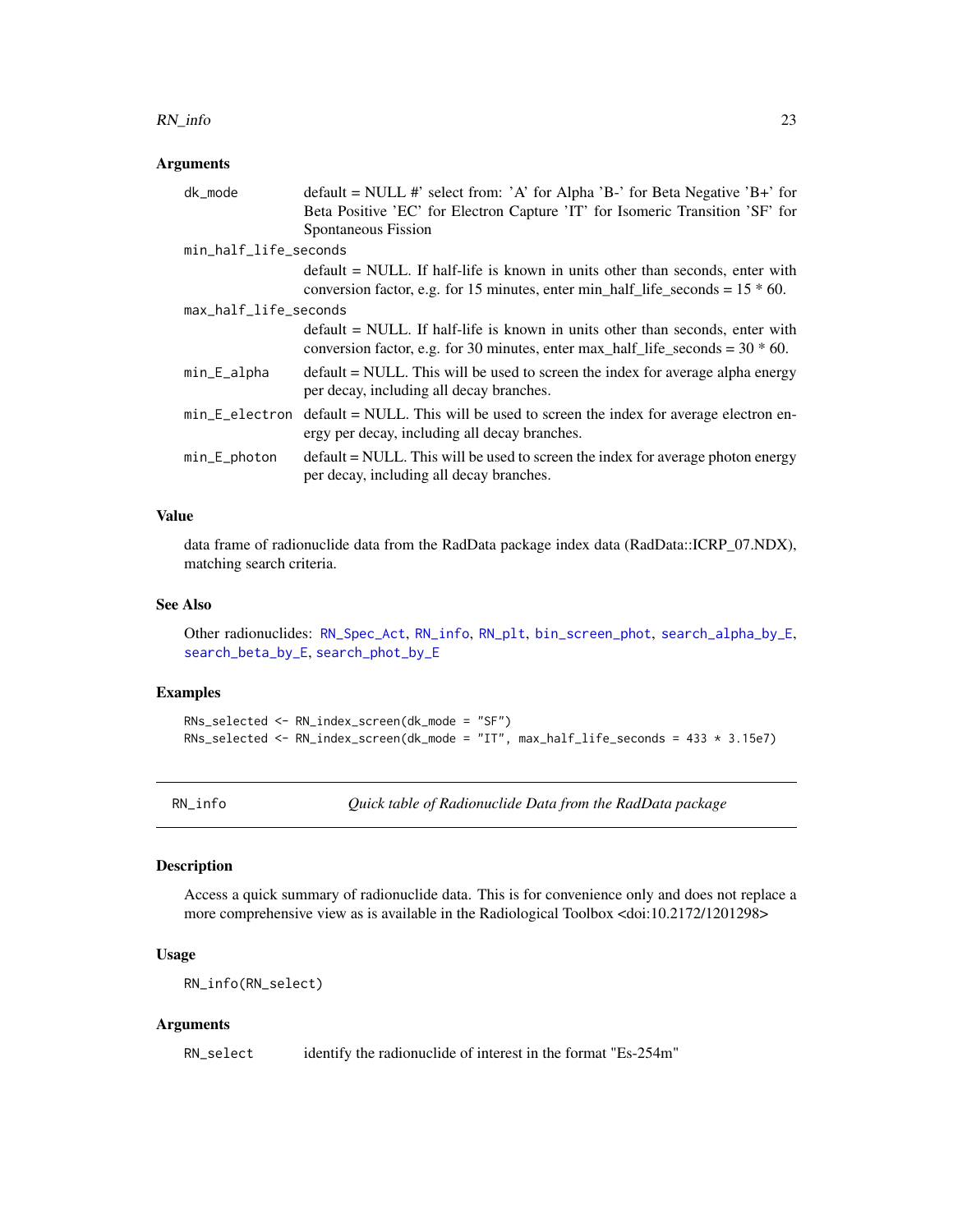## <span id="page-23-0"></span>Value

a table including half-life, decay modes, decay progeny, and branch fractions

#### See Also

Other radionuclides: [RN\\_Spec\\_Act](#page-24-2), [RN\\_index\\_screen](#page-21-1), [RN\\_plt](#page-23-1), [bin\\_screen\\_phot](#page-2-1), [search\\_alpha\\_by\\_E](#page-26-1), [search\\_beta\\_by\\_E](#page-27-1), [search\\_phot\\_by\\_E](#page-28-1)

#### Examples

```
RN_info("Es-254m")
RN_info("Cf-252")
RN_info("Cs-137")
RN_info("Am-241")
```
<span id="page-23-1"></span>RN\_plt *Quick plot to radionuclide emission data screens.*

## Description

Plots with ggplot2 with geom\_point and log y-scale. Useful for a small set of radionuclides. The point of this is to make it easy to get the plot by entering only the data frame name.

#### Usage

RN\_plt(df)

#### Arguments

df data frame of results including RN (radionuclide), energy in E\_MeV and probability (prob) of photon.

#### Value

plot of spectrum

## See Also

Other radionuclides: [RN\\_Spec\\_Act](#page-24-2), [RN\\_index\\_screen](#page-21-1), [RN\\_info](#page-22-1), [bin\\_screen\\_phot](#page-2-1), [search\\_alpha\\_by\\_E](#page-26-1), [search\\_beta\\_by\\_E](#page-27-1), [search\\_phot\\_by\\_E](#page-28-1)

## Examples

RN\_plt(spec\_0.1\_0.3)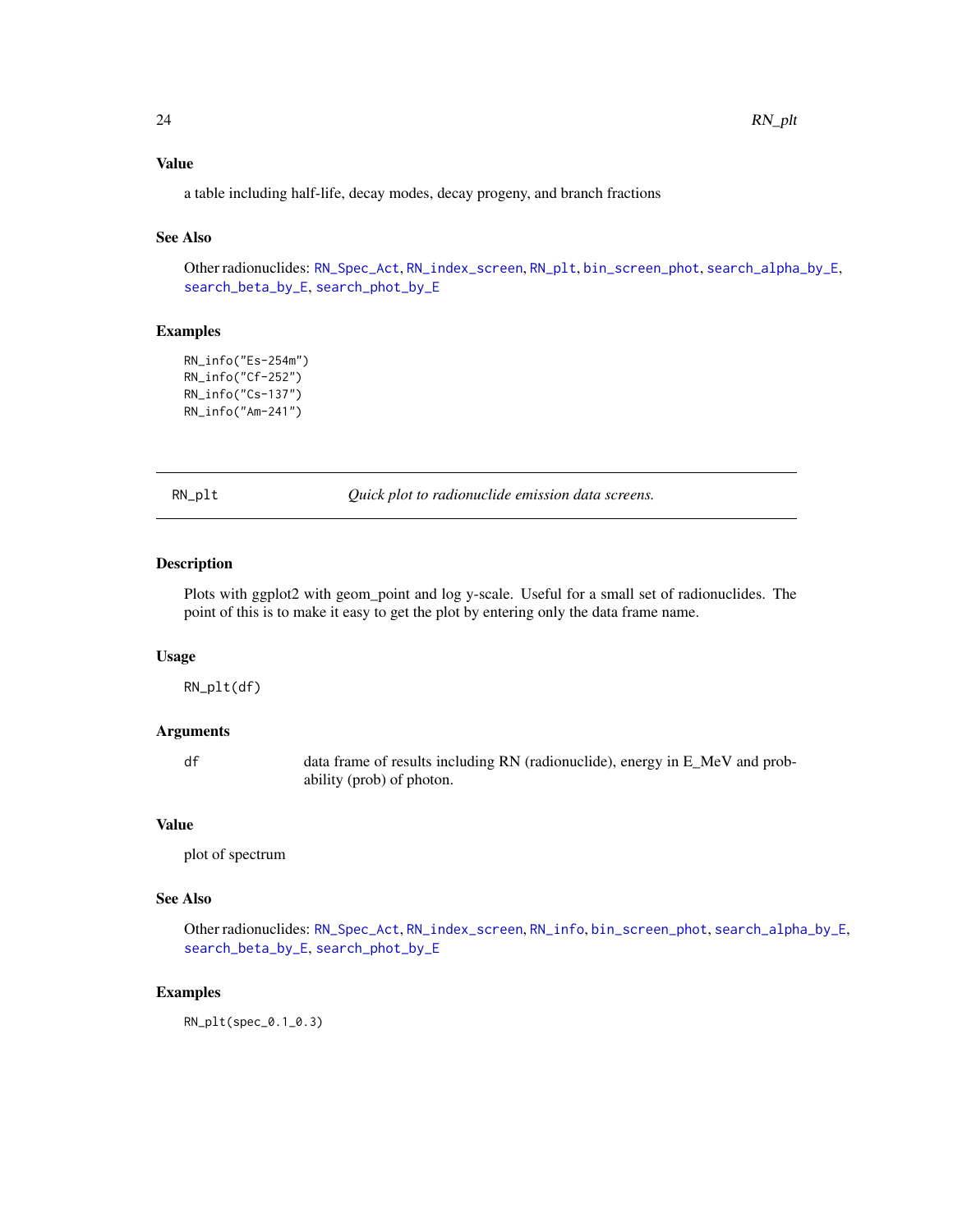<span id="page-24-2"></span><span id="page-24-0"></span>RN\_Spec\_Act *Specific Activity*

## Description

Provides specific activity of a radionuclide in Bq/g.

#### Usage

```
RN_Spec_Act(RN_select)
```
#### Arguments

RN\_select identify the radionuclide of interest in the format "Es-254m"

## Value

specific activity in Bq / g

## See Also

Other radionuclides: [RN\\_index\\_screen](#page-21-1), [RN\\_info](#page-22-1), [RN\\_plt](#page-23-1), [bin\\_screen\\_phot](#page-2-1), [search\\_alpha\\_by\\_E](#page-26-1), [search\\_beta\\_by\\_E](#page-27-1), [search\\_phot\\_by\\_E](#page-28-1)

## Examples

```
RN_Spec_Act("Ac-230")
RN_Spec_Act("At-219")
RN_Spec_Act("Es-251")
RN_Spec_Act("Pd-96")
RN_Spec_Act("Te-117")
RN_Spec_Act("Ba-137m")
```
<span id="page-24-1"></span>scaler\_sim *Count Room Scaler Simulation*

## Description

Returns a plotted distribution of results for a scaler model based on the Poisson distribution. Inputs and outputs in counts per minute.

## Usage

```
scaler_sim(true_bkg, true_samp, ct_time, trials = 1e+05)
```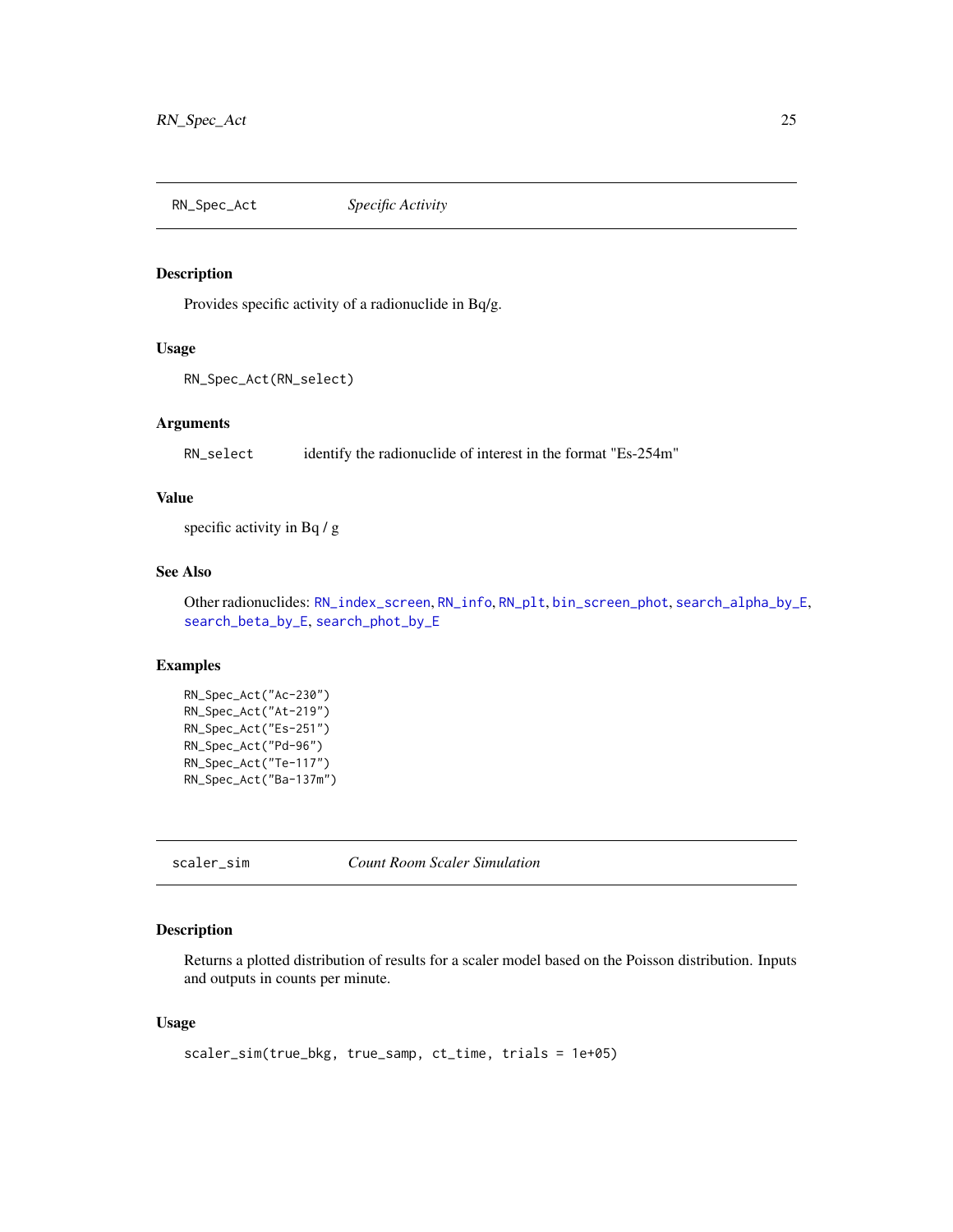<span id="page-25-0"></span>26 scan2spec.df

#### Arguments

| true_bkg  | True background count rate in counts per minute. |
|-----------|--------------------------------------------------|
| true_samp | True sample count rate in counts per minute.     |
| ct time   | Count time in minutes.                           |
| trials    | Number of sample values, $default = 1e5$ .       |

## Value

A histogram of all trial results including limits for +/- 1 standard deviation.

#### See Also

Other rad measurements: [air\\_dens\\_cf](#page-1-1), [disk\\_to\\_disk\\_solid\\_angle](#page-3-1), [neutron\\_geom\\_cf](#page-18-1), [tau\\_estimate](#page-30-1)

#### Examples

```
scaler_sim(true_bkg = 5, true_samp = 10, ct_time = 1, trials = 1e5)
scalar\_sim(true\_bkg = 50, true\_samp = 30, ct\_time = 1, trials = 1e5
```
<span id="page-25-1"></span>

| scan2spec.df |                        |  |  | Copy and paste MCNP output spectral data for use with |  |  |
|--------------|------------------------|--|--|-------------------------------------------------------|--|--|
|              | 'mcnp_plot_out_spec.R' |  |  |                                                       |  |  |

### Description

Provides quick copy-and-paste conversion to data frame. Conversion is based on the three columns with results from MCNP output in energy bins with maximum energy in MeV in the first column, the mean result for the bin in the second column, and relative Monte Carlo uncertainty in the third column.

#### Usage

scan2spec.df()

#### Value

spectrum file with maximum energy and MCNP bin value

- # Since this function requires the user
- # to copy and paste input, this example
- # is set up to provide data for this purpose.
- # To run the example, copy and paste the following
- # into an input file and delete the hash tags to run.
- # my\_hist\_data <- my\_scan\_fun()
- # 0.1000000 3.133122e-05 0.3348260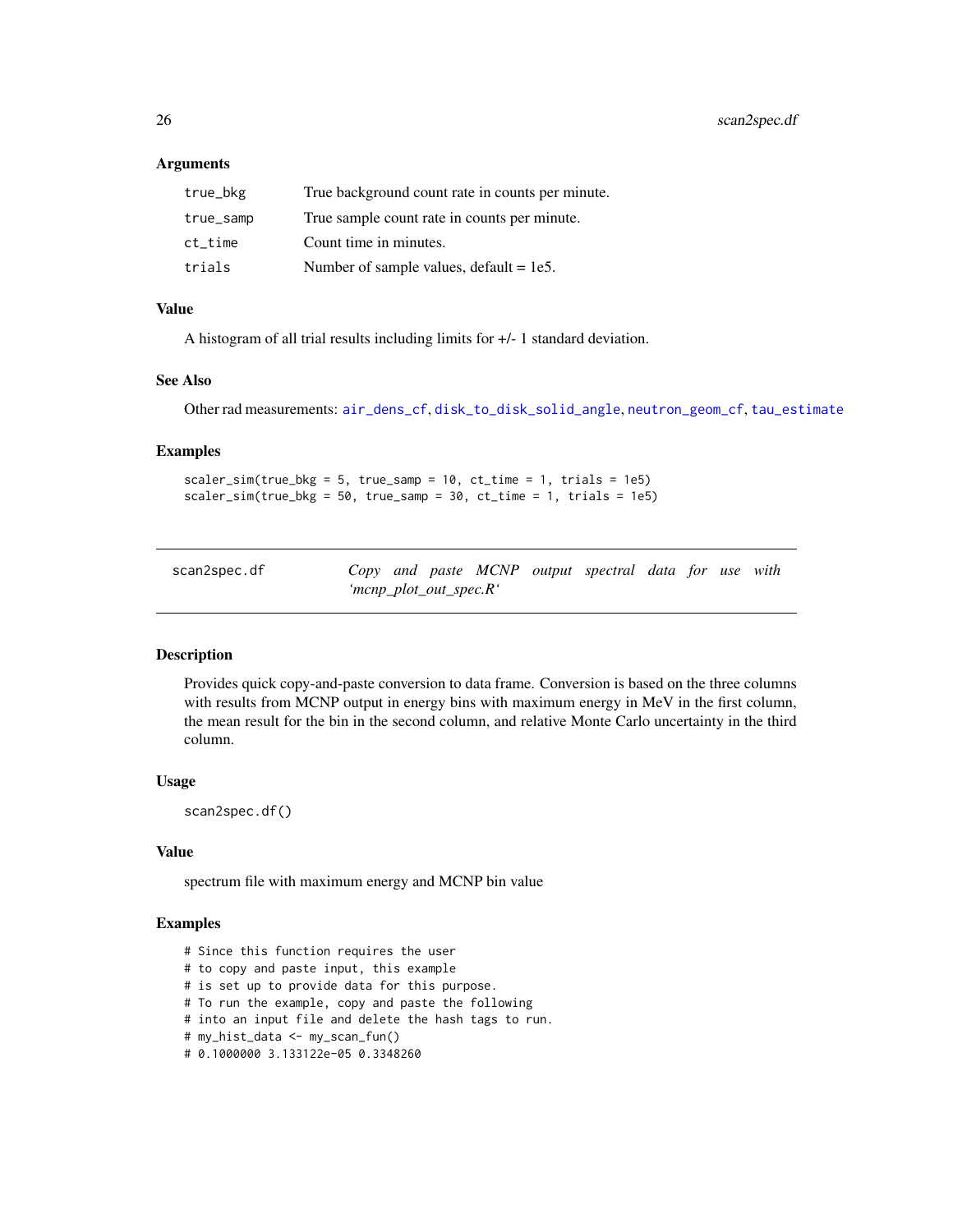<span id="page-26-0"></span># 0.4222222 6.731257e-05 0.2017546 # 0.7444444 5.249198e-05 0.4524577 # 1.0666667 2.046046e-04 0.4201954 # 1.3888889 1.525125e-03 0.8049388 # 1.7111111 2.922743e-05 0.7985399 # 2.0333333 5.162954e-03 0.1974694 # 2.3555556 2.048186e-05 0.5011170 # 2.6777778 1.468040e-04 0.7248116 # 3.0000000 1.037092e-04 0.7659850

<span id="page-26-1"></span>search\_alpha\_by\_E *Search for alpha*

#### Description

Search for alpha emission based on energy, half-life and minimum probability.

#### Usage

```
search_alpha_by_E(E_min, E_max, min_half_life_seconds = NULL,
 max\_half\_life\_seconds = NULL, min\_prob = 0)
```
## Arguments

| E_min                 | minimum energy in MeV, default = $0$                                          |
|-----------------------|-------------------------------------------------------------------------------|
| E_max                 | maximum energy in MeV, default = $10$                                         |
| min_half_life_seconds |                                                                               |
|                       | minimum half-life in seconds. Use multiplier as needed, e.g. $3 * 3600$ for 3 |
|                       | hours. Default = NULL,                                                        |
| max_half_life_seconds |                                                                               |
|                       | maximum half-life. See min half life seconds.                                 |
| min_prob              | minimum probability with default $= 0$ .                                      |

#### Value

search results in order of half-life. Recommend assigning results to a viewable object, such as 'search\_results'

## See Also

 $[RN_plt()]$ 

Other radionuclides: [RN\\_Spec\\_Act](#page-24-2), [RN\\_index\\_screen](#page-21-1), [RN\\_info](#page-22-1), [RN\\_plt](#page-23-1), [bin\\_screen\\_phot](#page-2-1), [search\\_beta\\_by\\_E](#page-27-1), [search\\_phot\\_by\\_E](#page-28-1)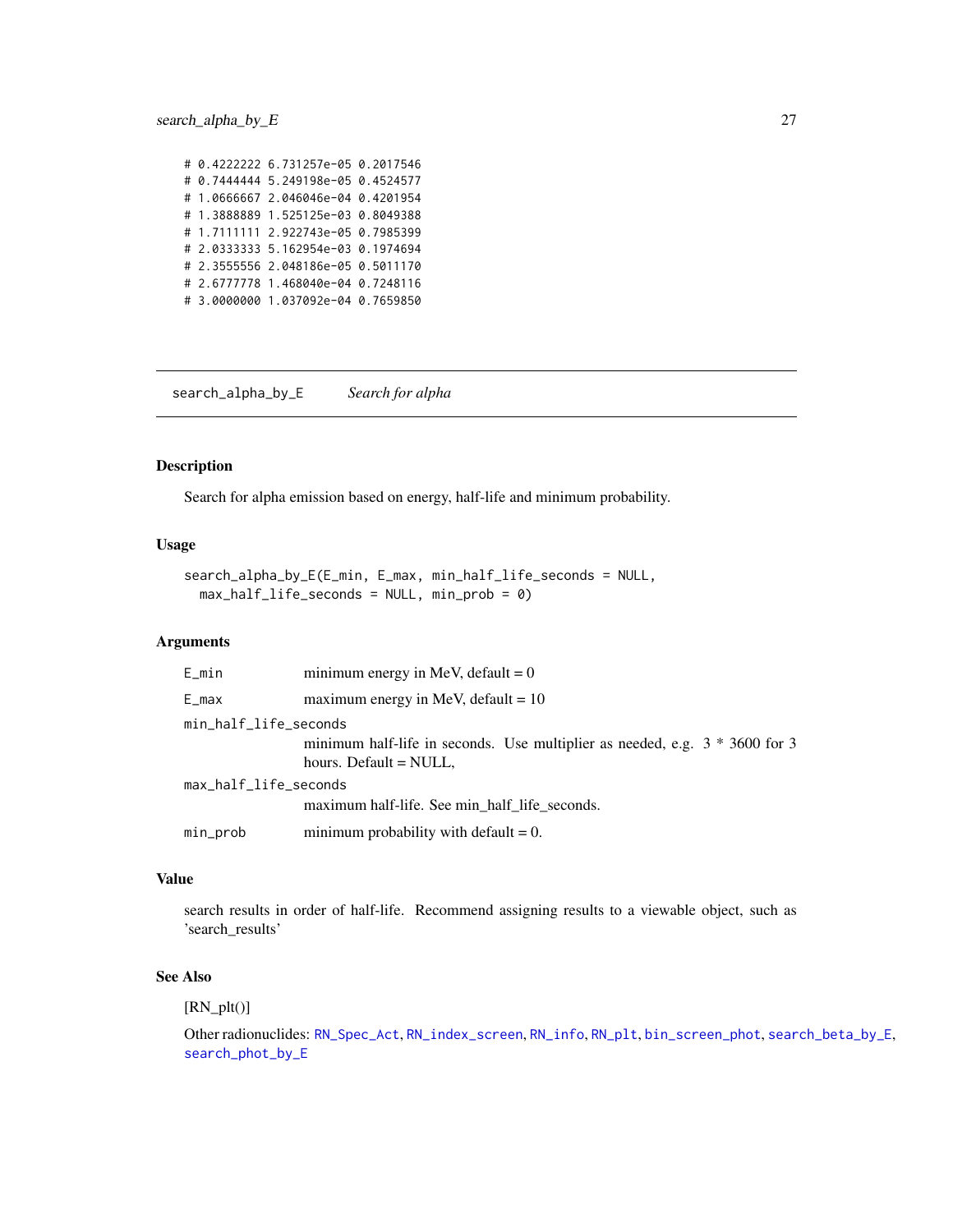#### Examples

```
# between 7 and 8 MeV
search_results <- search_alpha_by_E(7, 8)
# 1-4 MeV; half-life between 1 and 4 hours
search_results <- search_alpha_by_E(1, 4, 1 * 3600, 4 * 3600)
# between 7 and 10 MeV with at least 1e-3 probability
search_results <- search_alpha_by_E(7, 10, min_prob = 1e-3)
```
<span id="page-27-1"></span>search\_beta\_by\_E *Search for beta*

#### Description

Search for beta emission based on maximum energy and half-life.

#### Usage

```
search_beta_by_E(E_max, min_half_life_seconds = NULL,
 max_half_life_seconds = NULL)
```
#### Arguments

```
E_{max} maximum energy in MeV, default = 10
min_half_life_seconds
                minimum half-life in seconds. Use multiplier as needed, e.g. 3 * 3600 for 3
                hours. Default = NULL,
max_half_life_seconds
```
maximum half-life. See min\_half\_life\_seconds.

## Value

search results in order of half-life. Recommend assigning results to a viewable object, such as 'search\_results'

## See Also

 $[RN_plt()]$ 

Other radionuclides: [RN\\_Spec\\_Act](#page-24-2), [RN\\_index\\_screen](#page-21-1), [RN\\_info](#page-22-1), [RN\\_plt](#page-23-1), [bin\\_screen\\_phot](#page-2-1), [search\\_alpha\\_by\\_E](#page-26-1), [search\\_phot\\_by\\_E](#page-28-1)

<span id="page-27-0"></span>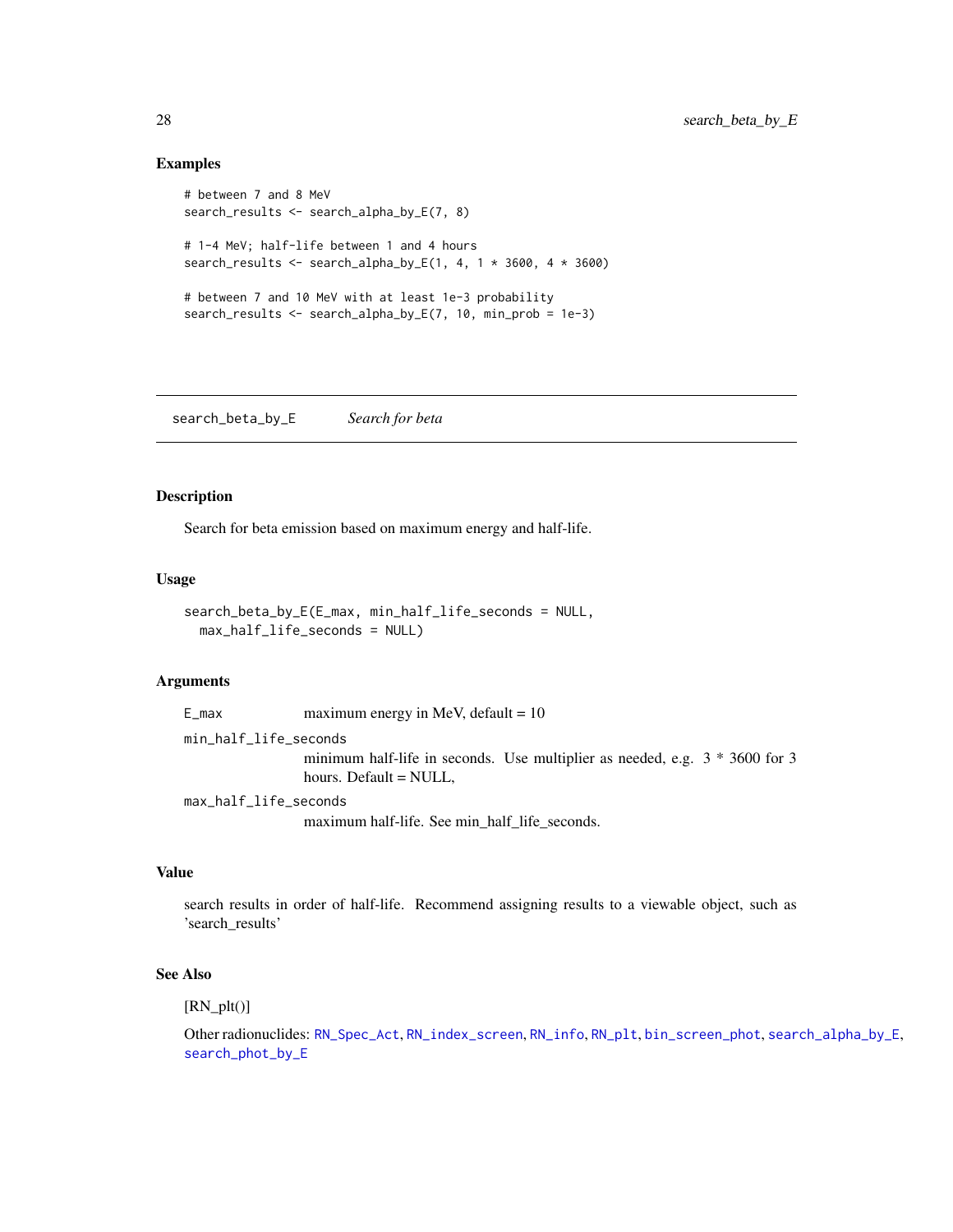<span id="page-28-0"></span>search\_phot\_by\_E 29

#### Examples

```
# Max beta at least 2 MeV
search_results <- search_beta_by_E(2)
# Max beta at least 2 MeV and half-life between 1 s and 1 h
search_results <- search_beta_by_E(2, 1, 3600)
# Max beta at least 1 MeV and half-life between 1 d and 2 d
search_results <- search_beta_by_E(1, 3600 * 24, 2 * 3600 * 24)
```
<span id="page-28-1"></span>search\_phot\_by\_E *Search for photon*

## Description

Search for photon emission based on energy, half-life and minimum probability.

#### Usage

```
search_phot_by_E(E_min = 0, E_max = 10, min_half_life_seconds = NULL,
 max_half_life_seconds = NULL, min_prob = 0)
```
## Arguments

| E_min                 | minimum energy in MeV, default = $0$                                                                    |
|-----------------------|---------------------------------------------------------------------------------------------------------|
| E_max                 | maximum energy in MeV, default = $10$                                                                   |
| min_half_life_seconds | minimum half-life in seconds. Use multiplier as needed, e.g. $3 * 3600$ for 3<br>hours. Default = NULL, |
| max_half_life_seconds | maximum half-life. See min half life seconds.                                                           |
| min_prob              | minimum probability with default $= 0$ .                                                                |

#### Value

search results in order of half-life. Recommend assigning results to a viewable object, such as 'search\_results'

## See Also

 $[RN_plt()]$ 

Other radionuclides: [RN\\_Spec\\_Act](#page-24-2), [RN\\_index\\_screen](#page-21-1), [RN\\_info](#page-22-1), [RN\\_plt](#page-23-1), [bin\\_screen\\_phot](#page-2-1), [search\\_alpha\\_by\\_E](#page-26-1), [search\\_beta\\_by\\_E](#page-27-1)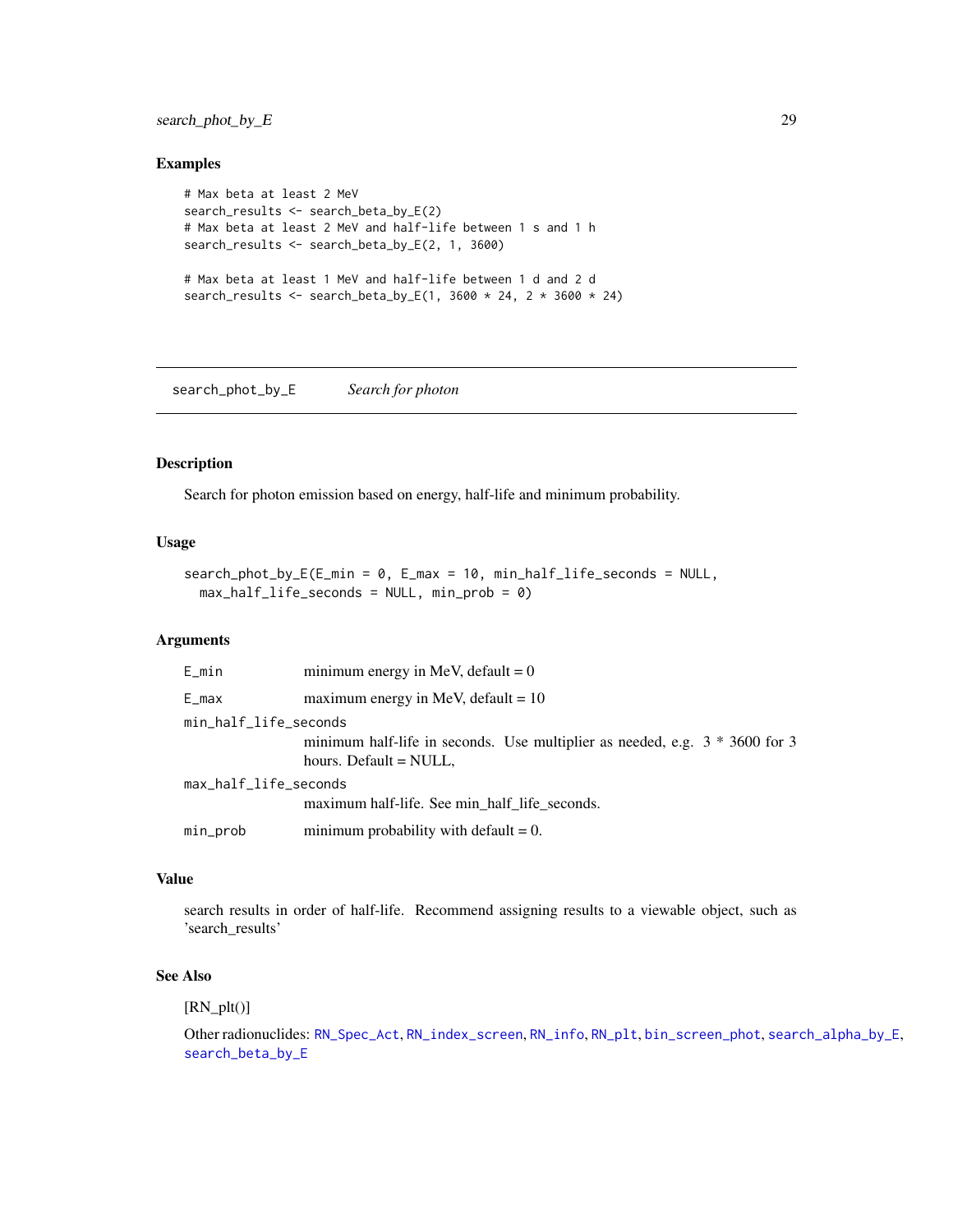#### Examples

```
# between 1 and 1.2 MeV, between 6 and 6.2 hours half-life,
# ... probability at least 1e-4
search_results <- search_phot_by_E(1, 1.2, 6 * 3600, 6.2 * 3600, 1e-4)
# between 0.1 and 0.15 MeV, between 1 and 3 million years half-life
search_results <- search_phot_by_E(0.1, 0.15, 1e6 * 3.153e7, 3e6 * 3.153e7)
```
spec\_0.1\_0.3 *Output from example in [RN\_bin\_screen\_phot]*

## Description

Available for follow-up example in [RN\_bin\_screen\_plot]

#### Usage

spec\_0.1\_0.3

## Format

A data.frame

RN Radionuclide name

code\_AN radiation type alpha-numeric

E\_MeV photon energy in mega-electronvolts

prob probability of this photon per transformation

code\_num radiation type number

is\_photon TRUE if photon

stay\_time *Stay time for radiation work.*

### Description

Calculate stay time for radiation work.

#### Usage

```
stay_time(dose_rate, dose_allowed, margin = 20)
```
<span id="page-29-0"></span>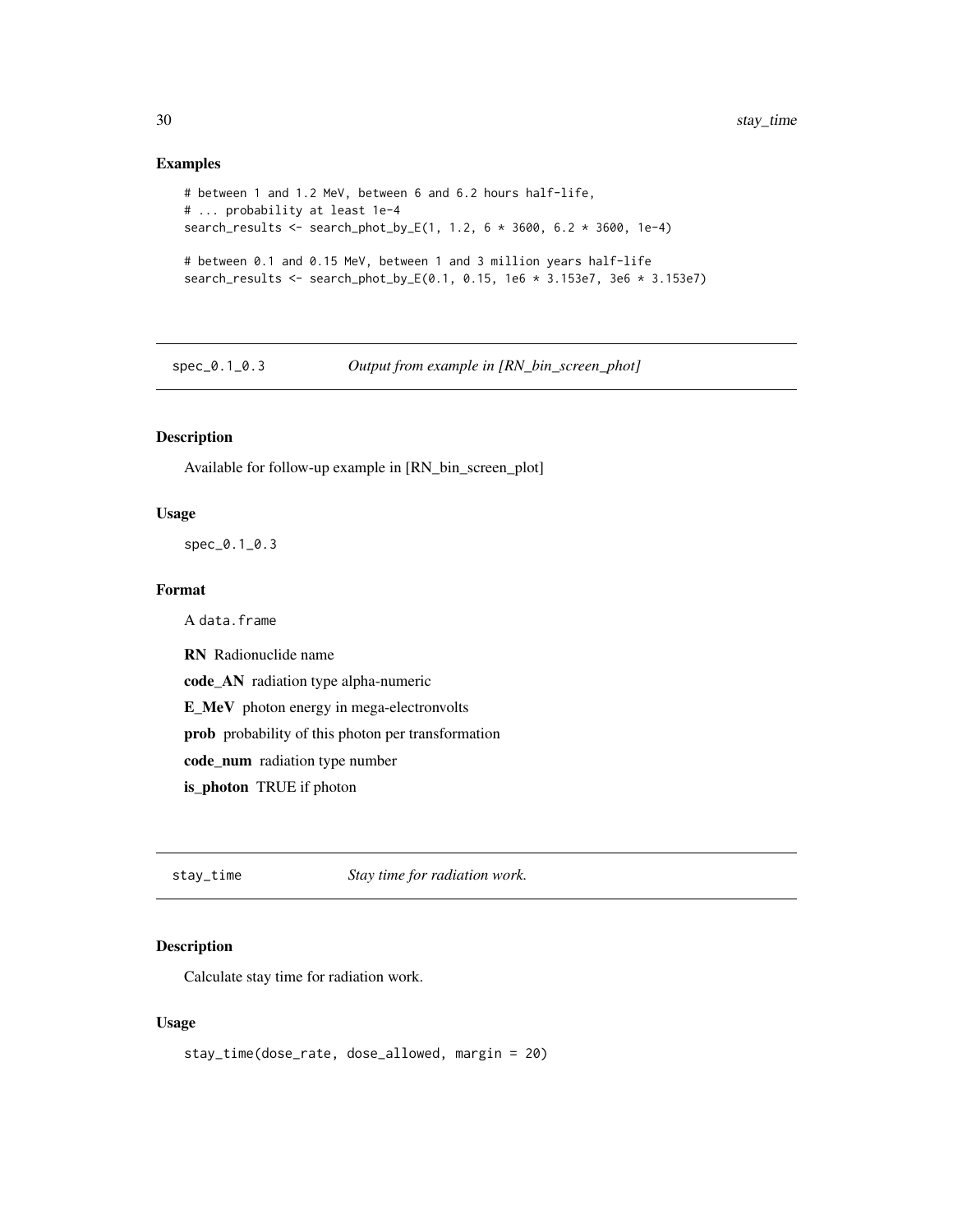## <span id="page-30-0"></span>tau\_estimate 31

## Arguments

| dose_rate    | Dose rate per hour for the work - units consistent with dose allowance, e.g.<br>$mRem/h$ , microSv/h. |
|--------------|-------------------------------------------------------------------------------------------------------|
| dose allowed | Dose that can not be exceeded for this job.                                                           |
| margin       | Percent margin to protect limit, $default = 20$ percent.                                              |

## Value

Time in minutes allowed for the work.

#### Examples

```
stay_time(dose_rate = 100, dose_allowed = 50, margin = 20)
```
<span id="page-30-1"></span>tau\_estimate *Estimate tau parameter for [ratemeter\_sim]*

## Description

If the time constant is not known, but the vendor specifies that the ratemeter will reach some percentage of equilibrium in some number of seconds, use this function to estimate tau.

#### Usage

```
tau_estimate(pct_eq, t_eq)
```
#### Arguments

| pct_eq | Percent equilibrium                                             |
|--------|-----------------------------------------------------------------|
| $t$ eq | Time, in seconds, to the given percent equilibrium is achieved. |

#### Value

tau, the time constant, in seconds.

## See Also

Other rad measurements: [air\\_dens\\_cf](#page-1-1), [disk\\_to\\_disk\\_solid\\_angle](#page-3-1), [neutron\\_geom\\_cf](#page-18-1), [scaler\\_sim](#page-24-1)

```
tau\_estimate(pct\_eq = 90, t\_eq = 22)
```